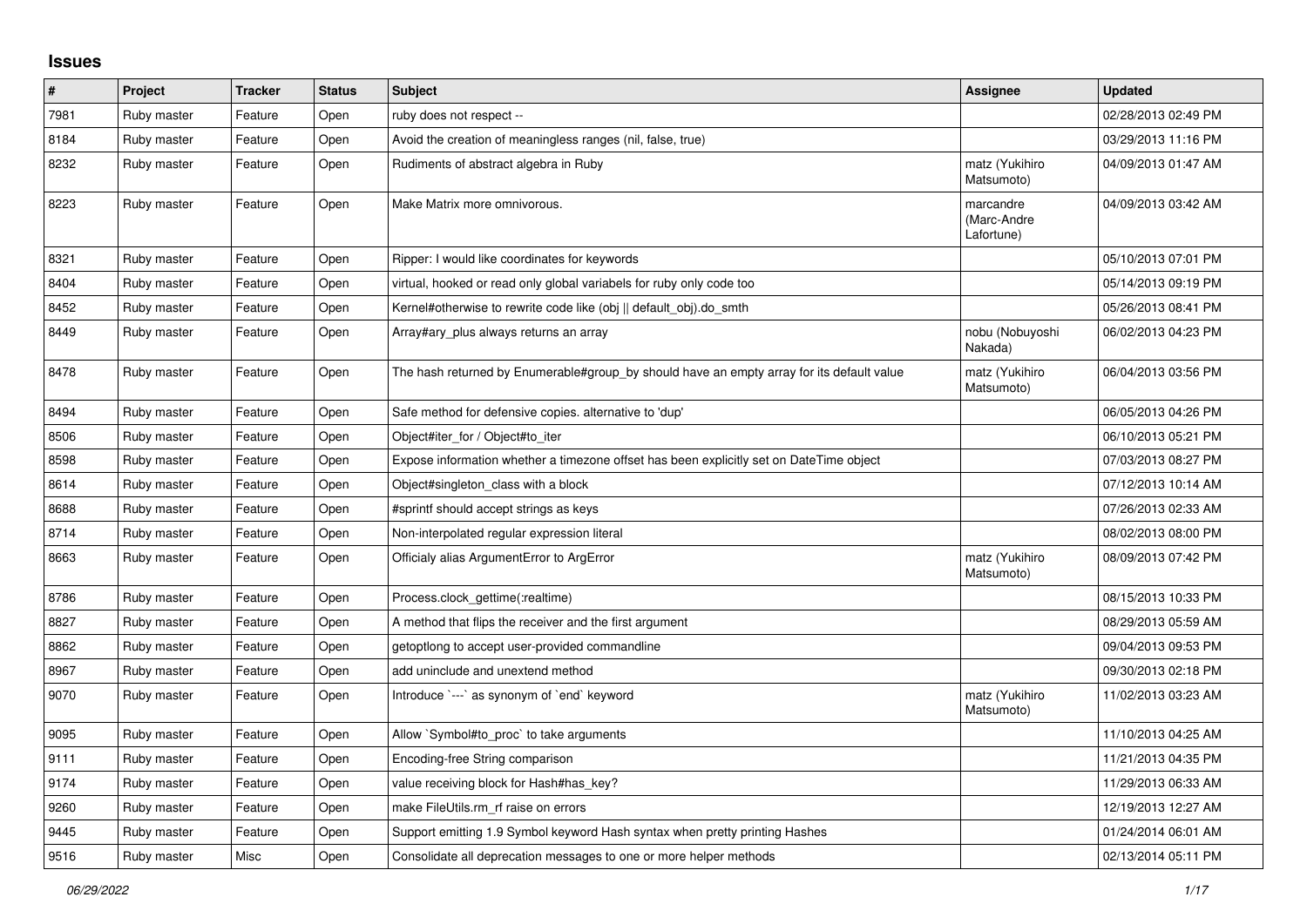| $\vert$ # | Project     | <b>Tracker</b> | <b>Status</b> | Subject                                                                                      | Assignee                     | <b>Updated</b>      |
|-----------|-------------|----------------|---------------|----------------------------------------------------------------------------------------------|------------------------------|---------------------|
| 9522      | Ruby master | Feature        | Open          | Float("NaN"), Float("Infinity")                                                              |                              | 02/16/2014 05:36 AM |
| 9553      | Ruby master | Feature        | Open          | Make argument validation routine of a method an object                                       |                              | 02/22/2014 07:58 AM |
| 9556      | Ruby master | Feature        | Open          | Add HTTP#get block functionality to HTTP.get                                                 |                              | 02/23/2014 05:53 AM |
| 9527      | Ruby master | Feature        | Open          | make Net::HTTP.get_print not only to \$stdout but to an IO as a parameter                    |                              | 02/23/2014 06:04 AM |
| 9585      | Ruby master | Feature        | Open          | Add Object#in? to make ruby easier to read                                                   |                              | 03/15/2014 04:49 PM |
| 9667      | Ruby master | Feature        | Open          | Optimization of FILE_and _dir_                                                               |                              | 03/25/2014 04:48 AM |
| 9724      | Ruby master | Misc           | Open          | Warnings in Ruby: allow per-file directives to i.e. suppress warnings                        |                              | 04/10/2014 06:21 PM |
| 9557      | Ruby master | Feature        | Open          | Enumerator#next and Enumerator#peek with argument                                            |                              | 04/11/2014 07:00 PM |
| 9784      | Ruby master | Feature        | Open          | Alias URI#merge to URI#join                                                                  |                              | 04/29/2014 05:42 AM |
| 9807      | Ruby master | Feature        | Open          | String.new with block                                                                        |                              | 05/07/2014 05:54 AM |
| 9832      | Ruby master | Misc           | Open          | better concurrency in threads                                                                |                              | 05/12/2014 12:33 PM |
| 9853      | Ruby master | Feature        | Open          | Please consider quoted generation of hash like in %h( foo bar bee blaa)                      |                              | 05/19/2014 04:43 PM |
| 9871      | Ruby master | Feature        | Open          | load a ruby library which doesn't have extension                                             |                              | 05/28/2014 10:07 AM |
| 9887      | Ruby master | Feature        | Open          | Add uninclude please                                                                         |                              | 05/31/2014 01:33 PM |
| 9909      | Ruby master | Feature        | Open          | why shouldn't constant lookup check the nesting of module's name                             |                              | 06/07/2014 02:18 AM |
| 9929      | Ruby master | Feature        | Open          | add with_default method to Hash                                                              |                              | 06/11/2014 12:08 AM |
| 9953      | Ruby master | Feature        | Open          | set_trace_func values which could be frozen or symbols                                       |                              | 06/19/2014 10:44 PM |
| 10000     | Ruby master | Feature        | Open          | format width and precision with symbol hash                                                  |                              | 07/01/2014 01:25 AM |
| 10051     | Ruby master | Feature        | Open          | nbsp isn't remove with trim                                                                  |                              | 07/17/2014 08:02 AM |
| 10176     | Ruby master | Feature        | Open          | Document how to perform net/http calls in parallel                                           |                              | 08/27/2014 10:46 PM |
| 10215     | Ruby master | Feature        | Open          | prohibit subclassing for classes without allocator in Ruby                                   |                              | 09/08/2014 07:29 AM |
| 10177     | Ruby master | Feature        | Open          | Hash#has_key? and Hash#has_value? should be deprecated                                       |                              | 09/19/2014 06:01 PM |
| 8366      | Ruby master | Feature        | Open          | Exception.message take time to execute depending on the instance variables                   |                              | 09/22/2014 06:41 AM |
| 10305     | Ruby master | Feature        | Open          | Method for resolving all autoload statements / Add warning on autoload when used with chroot |                              | 09/29/2014 02:05 PM |
| 10308     | Ruby master | Feature        | Open          | Pipes in Ruby                                                                                |                              | 09/30/2014 11:21 PM |
| 10331     | Ruby master | Feature        | Open          | String#to_r to recognize negative denominators                                               |                              | 10/06/2014 02:44 PM |
| 10332     | Ruby master | Feature        | Open          | Rational literal for mixed fractions                                                         |                              | 10/06/2014 02:55 PM |
| 10343     | Ruby master | Feature        | Open          | Postfix notations for 'when' and 'else' inside 'case' statement                              |                              | 10/08/2014 05:25 PM |
| 10366     | Ruby master | Feature        | Open          | New inspection form for rational                                                             |                              | 10/11/2014 12:50 AM |
| 10327     | Ruby master | Feature        | Open          | Bool/False/True module for '==='                                                             |                              | 10/15/2014 02:42 PM |
| 10404     | Ruby master | Feature        | Open          | Allow individual finalizers to be removed with ObjectSpace.undefine finalizer                | matz (Yukihiro<br>Matsumoto) | 10/20/2014 08:14 AM |
| 10424     | Ruby master | Misc           | Open          | Error message when sorting NaN                                                               |                              | 10/25/2014 02:13 PM |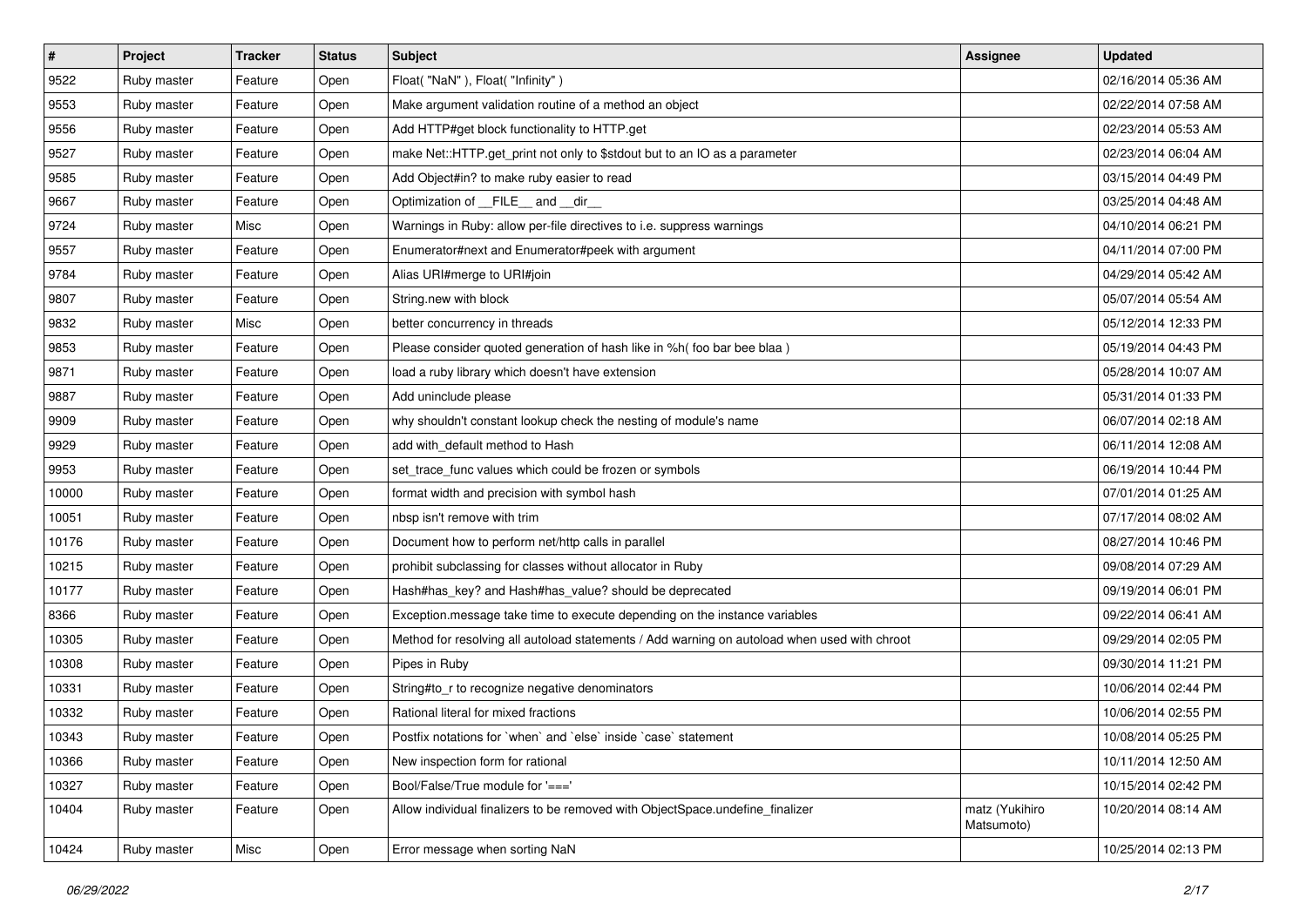| $\sharp$ | Project     | <b>Tracker</b> | <b>Status</b> | Subject                                                                          | Assignee                     | <b>Updated</b>      |
|----------|-------------|----------------|---------------|----------------------------------------------------------------------------------|------------------------------|---------------------|
| 10425    | Ruby master | Feature        | Open          | A predicate method to tell if a number is near another                           |                              | 10/26/2014 01:47 AM |
| 10391    | Ruby master | Feature        | Open          | Provide %eISO-8859-1'string \xAA literal' string literals with explicit encoding |                              | 10/28/2014 10:27 AM |
| 10455    | Ruby master | Feature        | Open          | [PATCH 0/n] Combine interface for creating new matrix                            |                              | 10/29/2014 10:17 PM |
| 10474    | Ruby master | Feature        | Open          | [PATCH 1/1] Refactoring math.c (Combined some macros into one macro)             |                              | 11/10/2014 10:29 PM |
| 10175    | Ruby master | Feature        | Open          | There's no reason to prefer Proc.new over Kernel#proc anymore                    |                              | 11/10/2014 11:07 PM |
| 10386    | Ruby master | Feature        | Open          | [PATCH 3/3] There is little possibility of using m_sqrt at complex.c             |                              | 11/10/2014 11:10 PM |
| 10505    | Ruby master | Feature        | Open          | [PATCH 2/n] DDDDDDDD./Object#eql? with block. (ja/en)                            |                              | 11/13/2014 05:52 PM |
| 10426    | Ruby master | Feature        | Open          | A predicate to express congruence                                                |                              | 11/14/2014 02:11 AM |
| 10513    | Ruby master | Misc           | Open          | instance_eval yields the receiver, but is documented to yield no arguments       | zzak (Zachary Scott)         | 11/14/2014 10:29 PM |
| 10552    | Ruby master | Feature        | Open          | [PATCH] Add Enumerable#frequencies and Enumerable#relative_frequencies           |                              | 11/30/2014 11:56 AM |
| 8566     | Ruby master | Feature        | Open          | [PATCH] Allow to configure additional preludes                                   |                              | 12/10/2014 01:13 PM |
| 10589    | Ruby master | Feature        | Open          | [TracePoint API] Make THREAD_{BEGIN, END} events return some context information |                              | 12/11/2014 04:27 PM |
| 10574    | Ruby master | Feature        | Open          | Add String#Ichomp and String.Ichomp!                                             | matz (Yukihiro<br>Matsumoto) | 12/15/2014 04:34 PM |
| 10645    | Ruby master | Feature        | Open          | Consider adding support of .first to MatchData object like MatchData[0]          |                              | 12/25/2014 06:50 AM |
| 10628    | Ruby master | Misc           | Open          | Peformance of URI module                                                         | naruse (Yui NARUSE)          | 12/26/2014 04:08 PM |
| 10683    | Ruby master | Feature        | Open          | fix inconsistent behavior of Kernel. Hash()                                      |                              | 01/02/2015 06:00 AM |
| 10663    | Ruby master | Feature        | Open          | Consider adding support for String input to File. methods                        |                              | 01/05/2015 12:47 AM |
| 10701    | Ruby master | Feature        | Open          | Class: Array 2 New methods                                                       |                              | 01/08/2015 07:21 AM |
| 10729    | Ruby master | Feature        | Open          | Array method to subtract in place                                                |                              | 01/11/2015 02:29 PM |
| 10728    | Ruby master | Feature        | Open          | Warning for Fixnum#size to use RbConfig::SIZEOF['long']                          |                              | 01/11/2015 04:23 PM |
| 10770    | Ruby master | Feature        | Open          | chr and ord behavior for ill-formed byte sequences and surrogate code points     |                              | 01/22/2015 10:19 AM |
| 10255    | Ruby master | Feature        | Open          | Math.log: check domain of base argument                                          |                              | 01/27/2015 02:32 AM |
| 10726    | Ruby master | Feature        | Open          | [PATCH 4/4] * New methods: Set#power                                             |                              | 01/28/2015 07:48 AM |
| 8564     | Ruby master | Feature        | Open          | Extend Module#attr methods                                                       |                              | 02/05/2015 07:39 PM |
| 10851    | Ruby master | Feature        | Open          | Introduce Regexp#fetch                                                           |                              | 02/13/2015 11:15 AM |
| 10879    | Ruby master | Feature        | Open          | UnboundMethod#to_proc                                                            |                              | 02/21/2015 07:56 PM |
| 10869    | Ruby master | Feature        | Open          | Add support for option to pre-compile Ruby files                                 |                              | 02/23/2015 11:08 AM |
| 10882    | Ruby master | Feature        | Open          | Provide Levenshtein distance implementation as part of stdlib                    |                              | 02/26/2015 03:56 PM |
| 10927    | Ruby master | Feature        | Open          | [PATCH] Add default empty string to string replacements                          |                              | 03/04/2015 10:49 AM |
| 10863    | Ruby master | Feature        | Open          | allow protected class methods to be callable from instance methods               |                              | 04/01/2015 06:11 PM |
| 10152    | Ruby master | Feature        | Open          | String#strip doesn't remove non-breaking space                                   |                              | 04/12/2015 07:36 PM |
| 11122    | Ruby master | Feature        | Open          | exception-free non-blocking Queue/SizedQueue operations                          | matz (Yukihiro<br>Matsumoto) | 05/06/2015 08:53 PM |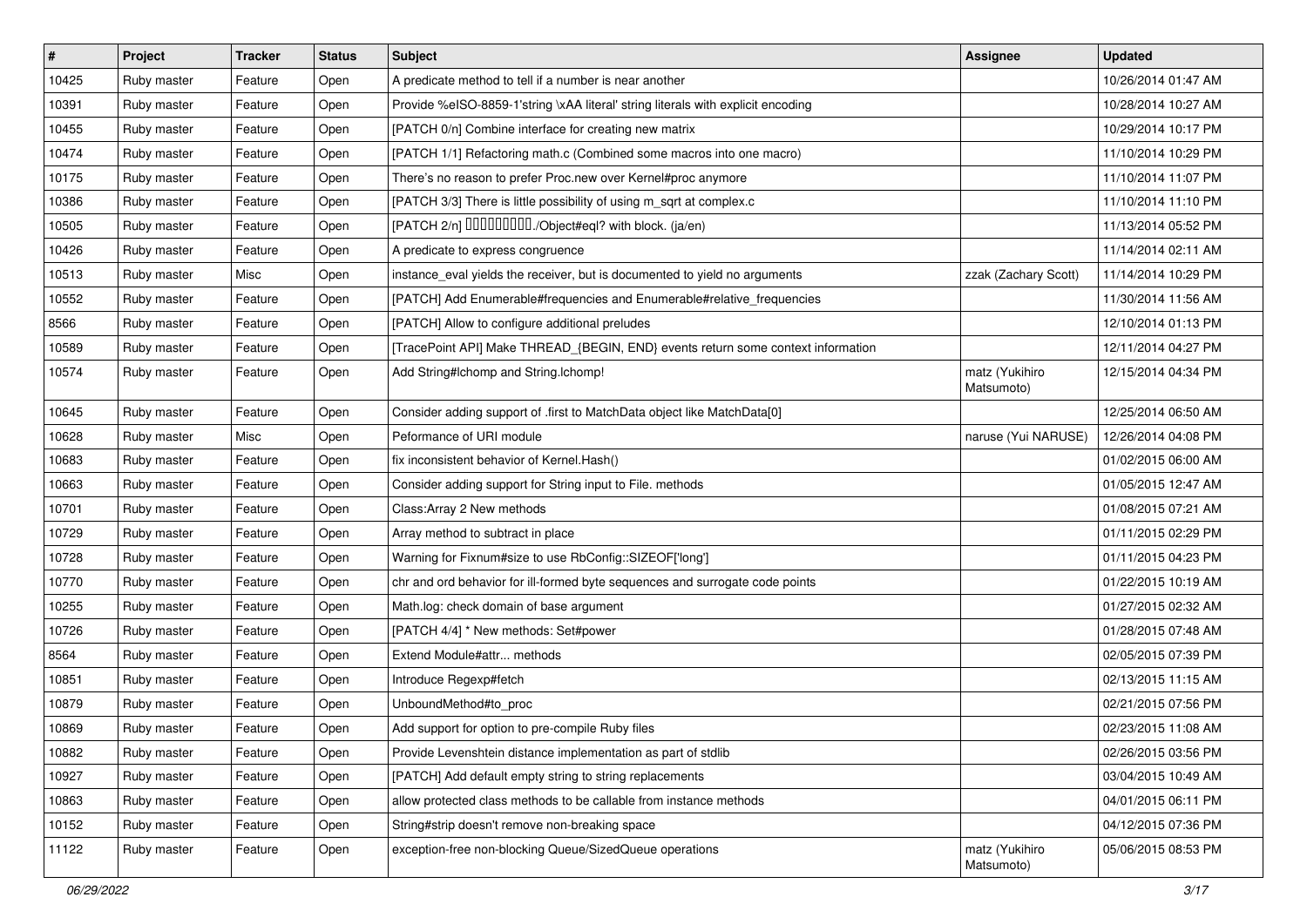| $\vert$ # | Project     | <b>Tracker</b> | <b>Status</b> | Subject                                                                                                                                    | Assignee                     | <b>Updated</b>      |
|-----------|-------------|----------------|---------------|--------------------------------------------------------------------------------------------------------------------------------------------|------------------------------|---------------------|
| 9725      | Ruby master | Feature        | Open          | Do not inspect NameError target object unless verbose                                                                                      |                              | 05/08/2015 02:18 AM |
| 11142     | Ruby master | <b>Bug</b>     | Open          | Command line argument parser on windows handles double quotes inconsistently.                                                              | usa (Usaku<br>NAKAMURA)      | 05/12/2015 04:09 PM |
| 11148     | Ruby master | Feature        | Open          | Add a way to require files, but not raise an exception when the file isn't found                                                           |                              | 05/13/2015 05:57 PM |
| 10009     | Ruby master | <b>Bug</b>     | Open          | IO operation is 10x slower in multi-thread environment                                                                                     | ko1 (Koichi Sasada)          | 05/21/2015 07:19 AM |
| 11177     | Ruby master | <b>Bug</b>     | Open          | DATALEOFILLLLLLLLLL                                                                                                                        |                              | 05/25/2015 03:49 AM |
| 11183     | Ruby master | <b>Bug</b>     | Open          |                                                                                                                                            |                              | 05/26/2015 08:32 AM |
| 10932     | Ruby master | Feature        | Open          | Enabling allocation tracing as early as possible                                                                                           | ko1 (Koichi Sasada)          | 06/13/2015 07:54 AM |
| 11292     | Ruby master | Feature        | Open          | objspace: Dump type of special consts                                                                                                      | tmm1 (Aman Karmani)          | 06/22/2015 04:22 AM |
| 11299     | Ruby master | Feature        | Open          | [PATCH] use Array instead of custom struct for generic ivars                                                                               | normalperson (Eric<br>Wong)  | 06/24/2015 12:38 AM |
| 11305     | Ruby master | Feature        | Open          | [ipaddr] include the IP address in question within the InvalidAddressError exception message                                               |                              | 06/25/2015 04:25 AM |
| 11307     | Ruby master | Feature        | Open          | exception-free non-blocking Queue#pop                                                                                                      | matz (Yukihiro<br>Matsumoto) | 06/25/2015 11:06 PM |
| 11315     | Ruby master | Feature        | Open          | [PATCH] Add Array#^ for parity with other set-like operations.                                                                             |                              | 06/29/2015 05:05 AM |
| 10585     | Ruby master | Feature        | Open          | struct: speedup struct.attr = $v$ for first 10 attributes and struct[:attr] for big structs                                                |                              | 06/30/2015 08:18 PM |
| 11312     | Ruby master | Feature        | Open          | Add Resolv::DNS::Resource::IN::SPF                                                                                                         | akr (Akira Tanaka)           | 07/01/2015 03:26 AM |
| 11309     | Ruby master | Feature        | Open          | Iterator over string matches                                                                                                               |                              | 07/01/2015 08:35 AM |
| 11323     | Ruby master | Feature        | Open          | Documentation update on how uniq works / guarantee of order                                                                                |                              | 07/02/2015 03:34 AM |
| 9918      | Ruby master | Feature        | Open          | Exception#cause should be shown in output and #inspect                                                                                     |                              | 07/13/2015 02:32 PM |
| 11347     | Ruby master | Feature        | Open          | Errors with cause not reported properly to console                                                                                         |                              | 07/15/2015 04:39 PM |
| 11355     | Ruby master | Misc           | Open          | Exceptions inheriting from Timeout:: Error should behave the same way                                                                      |                              | 07/15/2015 04:59 PM |
| 10949     | Ruby master | Feature        | Open          | Time is WB unprotected                                                                                                                     |                              | 07/23/2015 05:55 PM |
| 11429     | Ruby master | Feature        | Open          | Local variable assignment via regex ===                                                                                                    |                              | 08/10/2015 11:26 PM |
| 11438     | Ruby master | <b>Bug</b>     | Open          | native_thread_init_stack() get machine.stack_start unequal to thread's stack start address, x86 win32                                      | cruby-windows                | 08/13/2015 07:31 AM |
| 11390     | Ruby master | Feature        | Open          | Allow symbols starting with numbers                                                                                                        | matz (Yukihiro<br>Matsumoto) | 08/14/2015 05:23 AM |
| 11446     | Ruby master | Feature        | Open          | Possible work around for the requirement to supplying arguments like this: .map(&:method,<br><arguments>)</arguments>                      |                              | 08/14/2015 04:40 PM |
| 11475     | Ruby master | Feature        | Open          | AST transforms                                                                                                                             |                              | 08/21/2015 11:14 AM |
| 8437      | Ruby master | Feature        | Open          | custom operators, unicode                                                                                                                  |                              | 08/30/2015 03:05 AM |
| 11507     | Ruby master | Feature        | Open          | Net::HTTP should use TCP CORK or TCP NOPUSH to avoid fragmenting packets                                                                   |                              | 09/04/2015 09:47 AM |
| 10179     | Ruby master | Feature        | Open          | Net::HTTP::Get.new("https://google.com").basic_auth(user_name, password) should throw exception<br>stating the need to set use ssl to true |                              | 09/13/2015 03:25 AM |
| 9613      | Ruby master | Feature        | Open          | Warn about unsafe ossl ciphers                                                                                                             |                              | 09/13/2015 03:27 AM |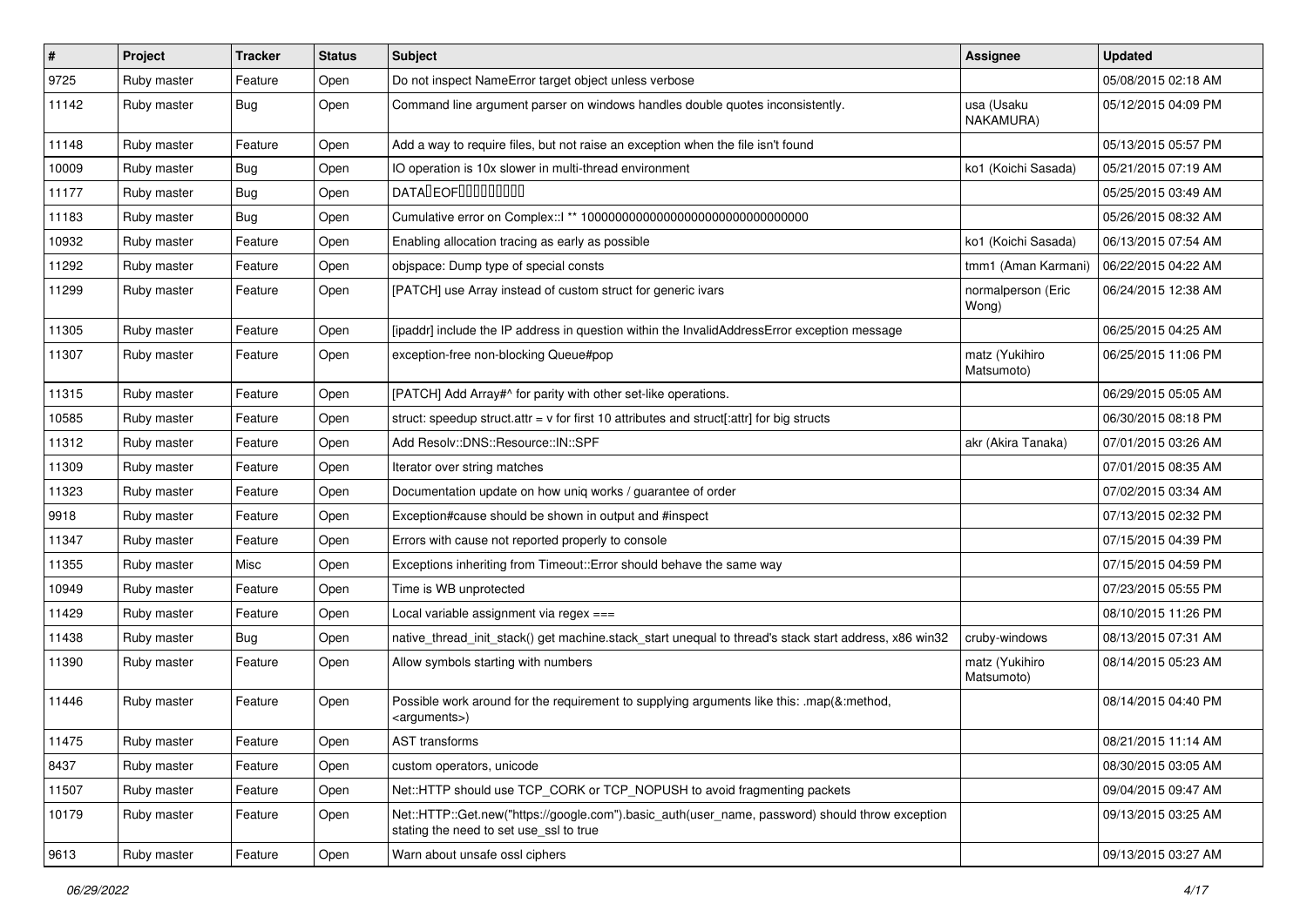| #     | Project     | <b>Tracker</b> | <b>Status</b> | <b>Subject</b>                                                                          | Assignee                     | <b>Updated</b>      |
|-------|-------------|----------------|---------------|-----------------------------------------------------------------------------------------|------------------------------|---------------------|
| 10519 | Ruby master | Feature        | Open          | <b>TLS Renegotiation</b>                                                                |                              | 09/13/2015 03:29 AM |
| 11518 | Ruby master | Feature        | Open          | Queue enhancement - promote! and promote_all!                                           | matz (Yukihiro<br>Matsumoto) | 09/17/2015 08:40 PM |
| 11517 | Ruby master | Feature        | Open          | Queue enhancement - conditional pop                                                     | matz (Yukihiro<br>Matsumoto) | 09/17/2015 09:02 PM |
| 11514 | Ruby master | <b>Bug</b>     | Open          | AIX6.1 - Ruby 2.2.3 - Segmentation fault in :byteslice                                  |                              | 09/18/2015 07:39 AM |
| 11570 | Ruby master | Misc           | Open          | Clarify autoload chaining behavior                                                      |                              | 10/06/2015 04:52 PM |
| 10541 | Ruby master | Misc           | Open          | Remove shorthand string interpolation syntax                                            | matz (Yukihiro<br>Matsumoto) | 10/08/2015 05:44 PM |
| 11577 | Ruby master | Feature        | Open          | Add encodeURIComponent compatible API for URI                                           |                              | 10/09/2015 01:40 PM |
| 11583 | Ruby master | Feature        | Open          | Add File#unlink                                                                         |                              | 10/12/2015 05:40 AM |
| 11582 | Ruby master | <b>Bug</b>     | Open          | On Solaris, Rational#** returns -Infinity for Rational(0) when passed a negative Float  |                              | 10/13/2015 03:12 AM |
| 11597 | Ruby master | Feature        | Open          | Add Linux-specific setfsuid(2)/setfsgid(2)                                              |                              | 10/15/2015 10:08 PM |
| 11415 | Ruby master | Feature        | Open          | autoload with a Proc                                                                    |                              | 10/21/2015 08:38 PM |
| 11295 | Ruby master | Misc           | Open          | Request for comments about error messages                                               |                              | 10/22/2015 09:12 AM |
| 10181 | Ruby master | Feature        | Open          | New method File.openat()                                                                |                              | 10/22/2015 12:12 PM |
| 11629 | Ruby master | Feature        | Open          | Implement Enhanced Mail System Status Codes (rfc1893)                                   |                              | 10/28/2015 10:38 AM |
| 11634 | Ruby master | Feature        | Open          | [PATCH] variable.c (rb_global_tbl): convert to id_table                                 |                              | 10/29/2015 08:11 PM |
| 11670 | Ruby master | Feature        | Open          | Show warning to make nested def obsolete                                                | nobu (Nobuyoshi<br>Nakada)   | 11/09/2015 07:40 AM |
| 10983 | Ruby master | Misc           | Open          | Why blocks make Ruby methods 439% slower?                                               |                              | 11/10/2015 06:21 AM |
| 11694 | Ruby master | Feature        | Open          | Numeric#nonpositive?, nonnegative?                                                      |                              | 11/16/2015 12:56 AM |
| 11700 | Ruby master | Feature        | Open          | positive flags for reverse lookup to socket                                             |                              | 11/17/2015 02:48 AM |
| 11710 | Ruby master | Feature        | Open          | [PATCH] Replace Set#merge with Set#merge! and make Set#merge non-mutating.              | knu (Akinori MUSHA)          | 11/18/2015 07:28 PM |
| 11723 | Ruby master | Feature        | Open          | CGI library should give access to raw request body                                      |                              | 11/20/2015 07:06 PM |
| 11630 | Ruby master | Feature        | Open          | possibility to serialize Proc or Lambda                                                 |                              | 11/23/2015 01:34 PM |
| 11599 | Ruby master | Feature        | Open          | Dump entries of hash in ObjectSpace                                                     | tmm1 (Aman Karmani)          | 11/24/2015 05:52 PM |
| 11588 | Ruby master | Feature        | Open          | Implement structured warnings                                                           |                              | 12/06/2015 08:48 PM |
| 11786 | Ruby master | Feature        | Open          | [PATCH] micro-optimize case dispatch even harder                                        |                              | 12/09/2015 09:58 AM |
| 11781 | Ruby master | Feature        | Open          | Would it be possible to alias .prepend() towards .unshift() for class Array by default? |                              | 12/09/2015 12:46 PM |
| 11796 | Ruby master | Feature        | Open          | [PATCH] Refactor reduce call get_stat()                                                 |                              | 12/09/2015 02:33 PM |
| 11690 | Ruby master | Feature        | Open          | Update Hash during multiple assignment                                                  |                              | 12/10/2015 12:26 PM |
| 8544  | Ruby master | Feature        | Open          | OpenURI should open 'file://' URIs                                                      |                              | 12/12/2015 04:30 PM |
| 11817 | Ruby master | Feature        | Open          | map.parallel                                                                            |                              | 12/15/2015 04:28 AM |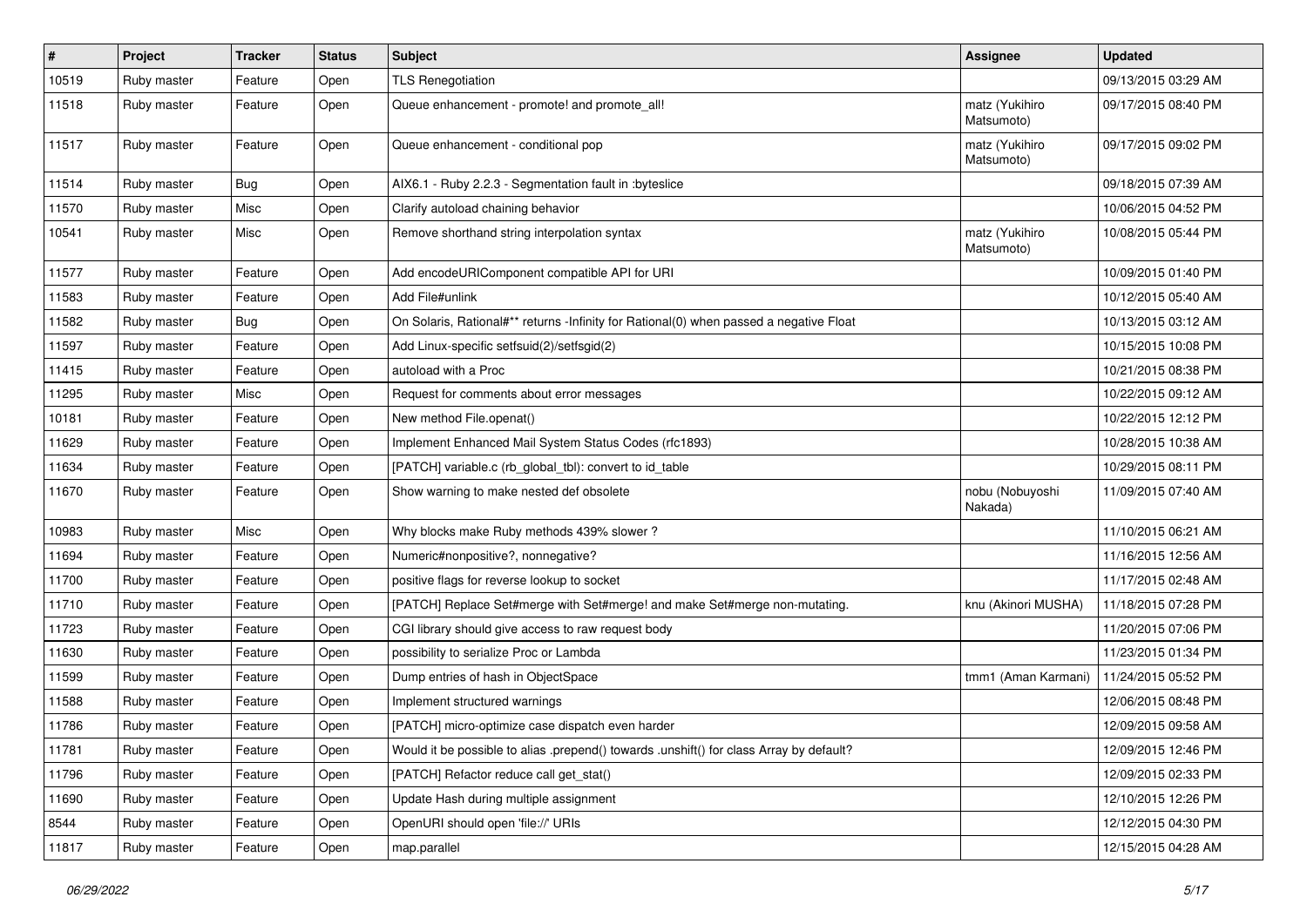| $\vert$ # | Project     | <b>Tracker</b> | <b>Status</b> | Subject                                                                                                                          | Assignee                     | <b>Updated</b>      |
|-----------|-------------|----------------|---------------|----------------------------------------------------------------------------------------------------------------------------------|------------------------------|---------------------|
| 10251     | Ruby master | Feature        | Open          | URI: Support wildcards (globbing) in no_proxy                                                                                    |                              | 12/16/2015 05:22 AM |
| 10168     | Ruby master | Feature        | Open          | Native Object#inspect method should single quote strings that don't need to be double quoted                                     |                              | 01/01/2016 08:27 PM |
| 11939     | Ruby master | Feature        | Open          | Syntax sugar to apply a method replace a variable                                                                                |                              | 01/04/2016 09:49 AM |
| 11987     | Ruby master | Feature        | Open          | daemons can't show the backtrace of rb_bug                                                                                       |                              | 01/13/2016 10:58 AM |
| 11550     | Ruby master | Feature        | Open          | Current behaviour of super() is dangerous in the presence of more than one included modules.                                     |                              | 01/20/2016 08:44 AM |
| 10312     | Ruby master | Misc           | Open          | Give people more control over how the ruby parser sees code and lexical code elements (valid/invalid<br>toggle options) + macros |                              | 01/20/2016 05:14 PM |
| 12006     | Ruby master | Feature        | Open          | return IO object from IO#print, IO#puts, IO#close_read, IO#close_write,                                                          |                              | 01/21/2016 12:42 PM |
| 11100     | Ruby master | Feature        | Open          | Permit multiple captures with String[Regexp, ]                                                                                   |                              | 01/24/2016 08:42 AM |
| 12017     | Ruby master | Feature        | Open          | [PATCH] dedupe string keys from Marshal.load                                                                                     |                              | 01/25/2016 09:02 AM |
| 11181     | Ruby master | Feature        | Open          | Add a line directive to Ruby                                                                                                     | matz (Yukihiro<br>Matsumoto) | 01/26/2016 02:04 AM |
| 12023     | Ruby master | Feature        | Open          | Allow ivars to be used as method arguments                                                                                       |                              | 01/27/2016 09:58 AM |
| 10658     | Ruby master | Feature        | Open          | ThreadGroup local variables                                                                                                      |                              | 01/28/2016 07:20 AM |
| 11917     | Ruby master | Feature        | Open          | Add Range#length as an alias for size                                                                                            |                              | 01/30/2016 07:01 AM |
| 12059     | Ruby master | Feature        | Open          | 'Array#single?', 'Hash#single?'                                                                                                  |                              | 02/10/2016 04:02 AM |
| 12041     | Ruby master | Feature        | Open          | Change the initializer of NameError to take a receiver as the third argument                                                     |                              | 02/12/2016 05:37 AM |
| 12064     | Ruby master | Feature        | Open          | Make creation of enc/unicode/casefold.h automatic again                                                                          | nobu (Nobuyoshi<br>Nakada)   | 02/12/2016 06:13 AM |
| 10793     | Ruby master | Feature        | Open          | Infrastructure/Release-Management: Sign releases                                                                                 |                              | 02/12/2016 09:20 PM |
| 12034     | Ruby master | Feature        | Open          | RegExp does not respect file encoding directive                                                                                  |                              | 02/13/2016 06:41 PM |
| 12083     | Ruby master | Feature        | Open          | \$_ and \$~ by Binding#local_variable_{get,set}                                                                                  |                              | 02/18/2016 04:35 AM |
| 11361     | Ruby master | Feature        | Open          | proposal for easy method to nil-guard for generated variable name.                                                               |                              | 02/21/2016 12:01 PM |
| 12114     | Ruby master | Feature        | Open          | $\texttt{SVERBOSE}$ = true is being ignored                                                                                      |                              | 02/26/2016 02:00 PM |
| 12113     | Ruby master | Feature        | Open          | Global method inside Delegator causes NameError                                                                                  |                              | 03/01/2016 01:58 AM |
| 12110     | Ruby master | Feature        | Open          | Create a method to avoid vacuous truth?                                                                                          |                              | 03/12/2016 08:01 AM |
| 12165     | Ruby master | Feature        | Open          | Hash#first, Hash#last                                                                                                            |                              | 03/12/2016 10:55 AM |
| 12141     | Ruby master | Feature        | Open          | send and __send_                                                                                                                 |                              | 03/14/2016 01:32 AM |
| 12129     | Ruby master | Feature        | Open          | syntactic sugar for dynamic method dispatch `object_expression:method_name_expression(1, 2)`                                     |                              | 03/14/2016 01:35 AM |
| 12134     | Ruby master | Feature        | Open          | Comparison between 'true' and 'false'                                                                                            |                              | 03/15/2016 12:41 PM |
| 12173     | Ruby master | Feature        | Open          | Time#till_now`                                                                                                                   |                              | 03/16/2016 10:19 AM |
| 12094     | Ruby master | Feature        | Open          | parameterized property assignment: $o.prop(arg) = 1$                                                                             |                              | 03/17/2016 07:05 AM |
| 12116     | Ruby master | Feature        | Open          | Fixnum#divmod`, `Bignum#divmod` with multiple arguments                                                                          |                              | 03/21/2016 02:00 PM |
| 12214     | Ruby master | Feature        | Open          | Inconsistent behaviour and lack of warnings/errors when referencing duplicated _variables                                        |                              | 03/24/2016 04:58 PM |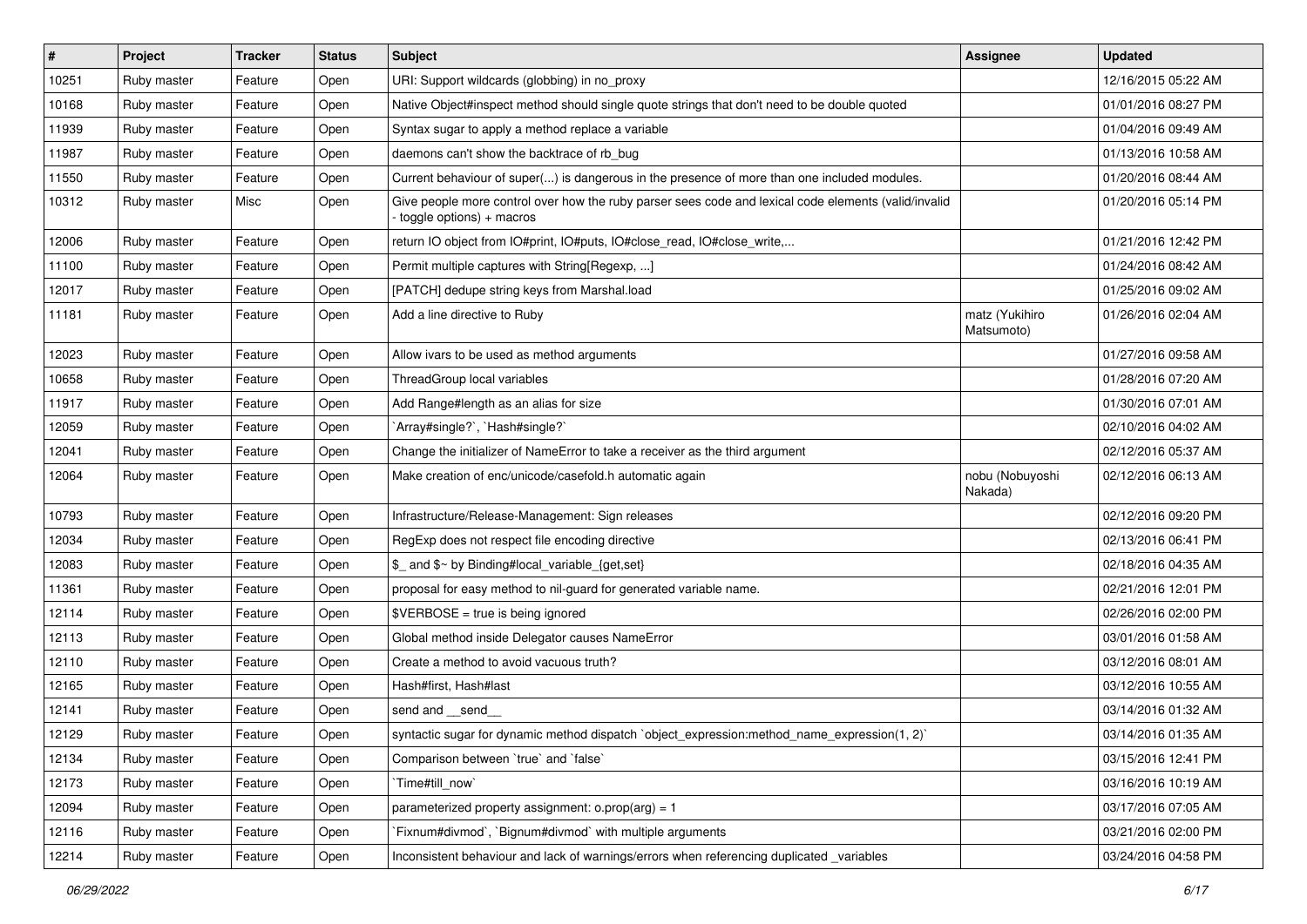| $\sharp$ | Project     | <b>Tracker</b> | <b>Status</b> | <b>Subject</b>                                                                                                                              | Assignee                     | <b>Updated</b>      |
|----------|-------------|----------------|---------------|---------------------------------------------------------------------------------------------------------------------------------------------|------------------------------|---------------------|
| 12211    | Ruby master | Feature        | Open          | introduce Date#first_of_month and Date#last_of_month                                                                                        |                              | 03/26/2016 12:58 AM |
| 12247    | Ruby master | Feature        | Open          | accept multiple arguments at Array#delete                                                                                                   |                              | 04/04/2016 10:16 PM |
| 12262    | Ruby master | Feature        | Open          | Anti-loop                                                                                                                                   |                              | 04/09/2016 05:30 AM |
| 12272    | Ruby master | Feature        | Open          | Accepting HTML entity name in string literal                                                                                                |                              | 04/13/2016 05:16 AM |
| 12277    | Ruby master | Misc           | Open          | Coding rule: colum number                                                                                                                   |                              | 04/13/2016 06:32 PM |
| 12179    | Ruby master | <b>Bug</b>     | Open          | Build failure due to VPATH expansion                                                                                                        |                              | 04/14/2016 01:55 AM |
| 12080    | Ruby master | Feature        | Open          | Enumerable#first, Array#last with block                                                                                                     |                              | 04/20/2016 03:51 AM |
| 11868    | Ruby master | Feature        | Open          | Proposal for RubyVM::InstructionSequence.compile to return an object containing the syntax error<br>information currently written to STDERR |                              | 04/21/2016 05:49 AM |
| 12280    | Ruby master | Bug            | Open          | IO.copy_stream(IO, IO) fails with "pread() not implemented"                                                                                 |                              | 04/28/2016 05:51 AM |
| 8206     | Ruby master | Feature        | Open          | Should Ruby core implement String#blank?                                                                                                    |                              | 04/28/2016 02:05 PM |
| 12226    | Ruby master | Feature        | Open          | Dir.home with valid named user raises ArgumentError on Windows                                                                              |                              | 05/08/2016 10:06 AM |
| 12378    | Ruby master | Feature        | Open          | arbitrary size Random.new seed                                                                                                              |                              | 05/13/2016 04:44 PM |
| 12380    | Ruby master | Feature        | Open          | 'Struct' as a subclass of 'Class'                                                                                                           |                              | 05/14/2016 08:28 AM |
| 12244    | Ruby master | Feature        | Open          | Add a way to 'integer - integer % num'                                                                                                      | matz (Yukihiro<br>Matsumoto) | 05/17/2016 06:05 AM |
| 11923    | Ruby master | Feature        | Open          | Put Struct accessors into separate module to allow redefining them in Struct.new's block                                                    |                              | 05/17/2016 06:37 AM |
| 12077    | Ruby master | Feature        | Open          | Consolidate SSLSocket interface with TCPSocket                                                                                              |                              | 05/17/2016 06:37 AM |
| 12403    | Ruby master | Feature        | Open          | Optimise Regexp#match?                                                                                                                      |                              | 05/24/2016 05:54 AM |
| 9760     | Ruby master | <b>Bug</b>     | Open          | mkmf does not allow for linking against custom libraries when a system library is present                                                   |                              | 05/24/2016 08:11 AM |
| 12435    | Ruby master | Feature        | Open          | Using connect_nonblock to open TCP connections in Net::HTTP#connect                                                                         |                              | 06/06/2016 12:42 AM |
| 12482    | Ruby master | Feature        | Open          | ArgumentError.new(nil) should give a better description                                                                                     |                              | 06/16/2016 04:18 AM |
| 11735    | Ruby master | Feature        | Open          | Porting String#squish and String#squish! from Ruby on Rails' Active Support                                                                 | matz (Yukihiro<br>Matsumoto) | 06/24/2016 08:02 AM |
| 12595    | Ruby master | Misc           | Open          | Documentation                                                                                                                               |                              | 07/18/2016 04:39 PM |
| 12350    | Ruby master | Feature        | Open          | Introduce Array#find! that raises an error if element not found                                                                             |                              | 07/19/2016 06:20 AM |
| 12334    | Ruby master | Feature        | Open          | Final/Readonly Support for Fields / Instance Variables                                                                                      |                              | 07/20/2016 01:49 AM |
| 12455    | Ruby master | Feature        | Open          | Add a way for class String to determine whether it has only numbers / digits or not                                                         |                              | 07/20/2016 03:13 AM |
| 12586    | Ruby master | Feature        | Open          | Hash#sample                                                                                                                                 |                              | 08/10/2016 04:08 AM |
| 12625    | Ruby master | Feature        | Open          | TypeError.assert, ArgumentError.assert                                                                                                      |                              | 08/10/2016 04:36 AM |
| 12317    | Ruby master | Feature        | Open          | Name space of a module                                                                                                                      |                              | 09/04/2016 04:59 PM |
| 12755    | Ruby master | Feature        | Open          | optimize instruction sequence                                                                                                               |                              | 09/12/2016 07:05 AM |
| 12751    | Ruby master | Misc           | Open          | Incompatibility of Ruby 3                                                                                                                   |                              | 09/14/2016 12:48 PM |
| 12817    | Ruby master | Feature        | Open          | Consider adding method .sample() on class Hash (if this was not yet proposed)                                                               |                              | 10/11/2016 12:57 AM |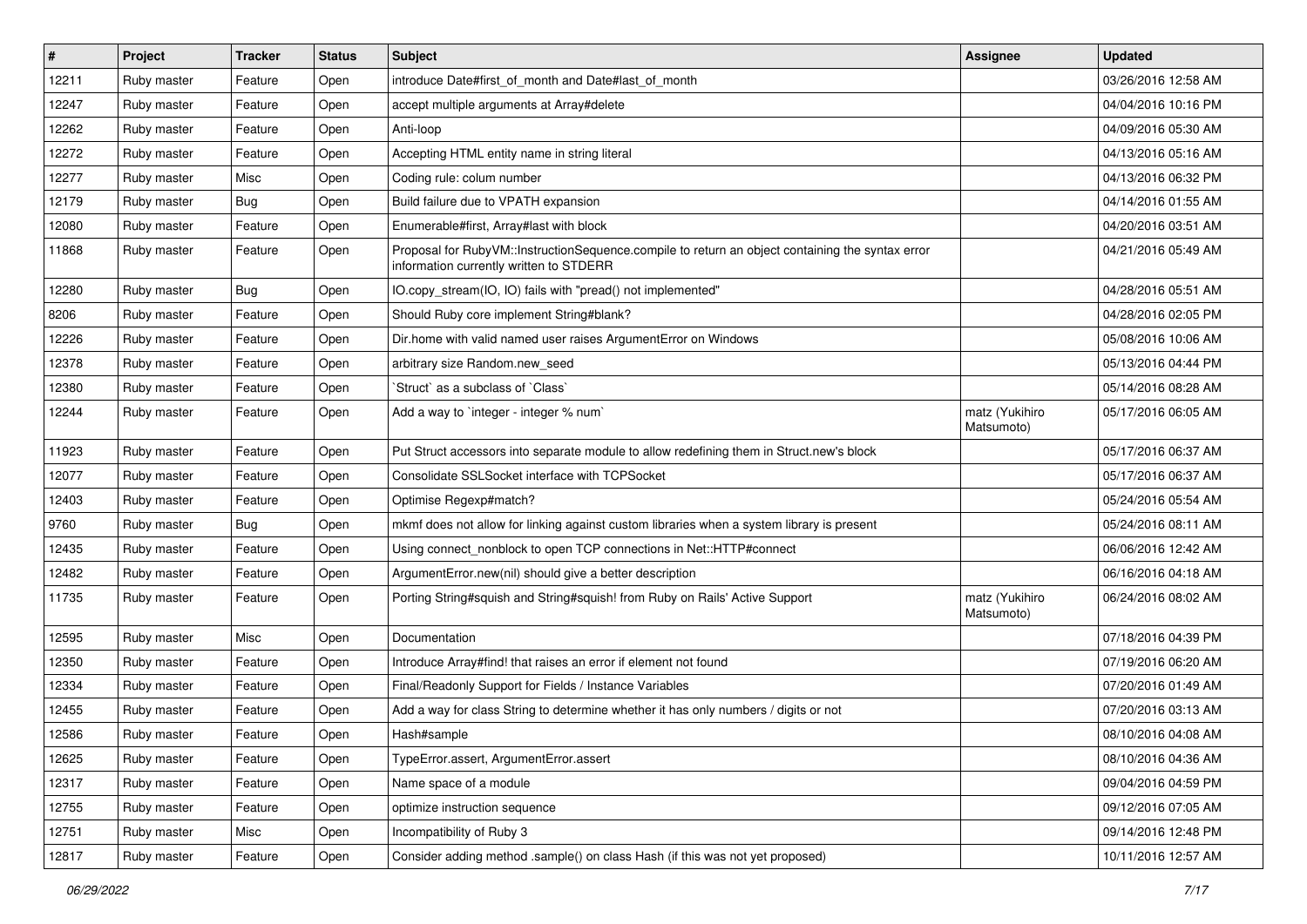| #     | Project     | <b>Tracker</b> | <b>Status</b> | <b>Subject</b>                                                                                           | <b>Assignee</b>              | <b>Updated</b>      |
|-------|-------------|----------------|---------------|----------------------------------------------------------------------------------------------------------|------------------------------|---------------------|
| 9704  | Ruby master | Feature        | Open          | Refinements as files instead of modules                                                                  | matz (Yukihiro<br>Matsumoto) | 10/11/2016 06:36 PM |
| 12843 | Ruby master | Feature        | Open          | Proposal to add a new method to class File in order to determine the name of the file without any suffix |                              | 10/17/2016 08:56 AM |
| 12858 | Ruby master | Feature        | Open          | Supporting batch-requiring of files in ruby                                                              |                              | 10/23/2016 08:05 AM |
| 12869 | Ruby master | Feature        | Open          | open-uri's open rejects `BOM' in encoding                                                                |                              | 10/25/2016 05:06 AM |
| 11428 | Ruby master | Feature        | Open          | system/exec/etc. should to_s their argument to restore Pathname functionality as it was in 1.8           |                              | 11/06/2016 02:17 AM |
| 11665 | Ruby master | Feature        | Open          | Support nested functions for better code organization                                                    |                              | 11/16/2016 03:06 PM |
| 13006 | Ruby master | Feature        | Open          | backtrace of thread killer                                                                               |                              | 12/06/2016 01:11 AM |
| 12852 | Ruby master | <b>Bug</b>     | Open          | URI.parse can't handle non-ascii URIs                                                                    | akira (akira yamada)         | 12/12/2016 06:39 PM |
| 13108 | Ruby master | Feature        | Open          | [Doc Request] Explicitly document Range#sum                                                              |                              | 01/05/2017 11:50 PM |
| 13103 | Ruby master | Feature        | Open          | [PATCH] random.c: use "__NR_" syscall prefix on Linux (instead of "SYS_")                                |                              | 01/11/2017 10:51 PM |
| 13048 | Ruby master | Feature        | Open          | Better way to do Regexp.new(Regexp.escape("some string"))                                                |                              | 01/20/2017 04:01 AM |
| 12969 | Ruby master | Feature        | Open          | Allow optional parameter in String#strip and related                                                     |                              | 01/20/2017 08:19 AM |
| 13151 | Ruby master | <b>Bug</b>     | Open          | File.writable? doesn't report correctly if a directory is writable on Windows.                           |                              | 01/23/2017 05:46 PM |
| 13174 | Ruby master | Feature        | Open          | Smaller id_table on 64bit platform                                                                       |                              | 01/31/2017 02:05 PM |
| 13209 | Ruby master | Misc           | Open          | fact.rb in ruby/sample variations                                                                        |                              | 02/14/2017 12:10 AM |
| 13240 | Ruby master | Feature        | Open          | Change Unicode property implementation in Onigmo from inversion lists to direct lookup                   |                              | 02/22/2017 08:01 AM |
| 13026 | Ruby master | Feature        | Open          | Public singleton methods                                                                                 |                              | 02/22/2017 06:53 PM |
| 12790 | Ruby master | Feature        | Open          | Better inspect for stdlib classes                                                                        |                              | 02/27/2017 08:36 PM |
| 13259 | Ruby master | Feature        | Open          | Kernel#Date                                                                                              |                              | 02/28/2017 12:09 PM |
| 13314 | Ruby master | Feature        | Open          | $dig =$                                                                                                  |                              | 03/14/2017 12:55 PM |
| 13095 | Ruby master | Feature        | Open          | [PATCH] io.c (rb_f_syscall): remove deprecation notice                                                   |                              | 03/26/2017 06:21 AM |
| 13263 | Ruby master | Feature        | Open          | Add companion integer nth-root method to recent Integer#isqrt                                            |                              | 04/05/2017 12:49 AM |
| 13164 | Ruby master | <b>Bug</b>     | Open          | A second `SystemStackError` exception results in `Segmentation fault (core dumped)`                      |                              | 04/14/2017 01:05 PM |
| 12573 | Ruby master | Feature        | Open          | Introduce a straightforward way to discover whether a process is running                                 |                              | 04/19/2017 12:05 PM |
| 13485 | Ruby master | <b>Bug</b>     | Open          | MinGW TestEnumerable#test_callcc SEGV info                                                               |                              | 04/19/2017 04:17 PM |
| 13497 | Ruby master | Misc           | Open          | Docs, code samples, Ripper example                                                                       |                              | 04/23/2017 04:27 AM |
| 13500 | Ruby master | <b>Bug</b>     | Open          | MinGW TestArity#test_proc_err_mess stops testing                                                         |                              | 04/26/2017 03:27 PM |
| 9116  | Ruby master | Feature        | Open          | String#rsplit missing                                                                                    |                              | 04/27/2017 10:00 AM |
| 13211 | Ruby master | Feature        | Open          | Hash#delete taking a splat                                                                               |                              | 04/29/2017 08:41 PM |
| 13333 | Ruby master | Feature        | Open          | block to yield                                                                                           |                              | 05/19/2017 09:01 AM |
| 13542 | Ruby master | <b>Bug</b>     | Open          | MinGW trunk Builds - Summary of Issues                                                                   |                              | 05/19/2017 07:04 PM |
| 13634 | Ruby master | Misc           | Open          | NilClass is lying about respond_to?(:clone)                                                              |                              | 06/06/2017 08:27 AM |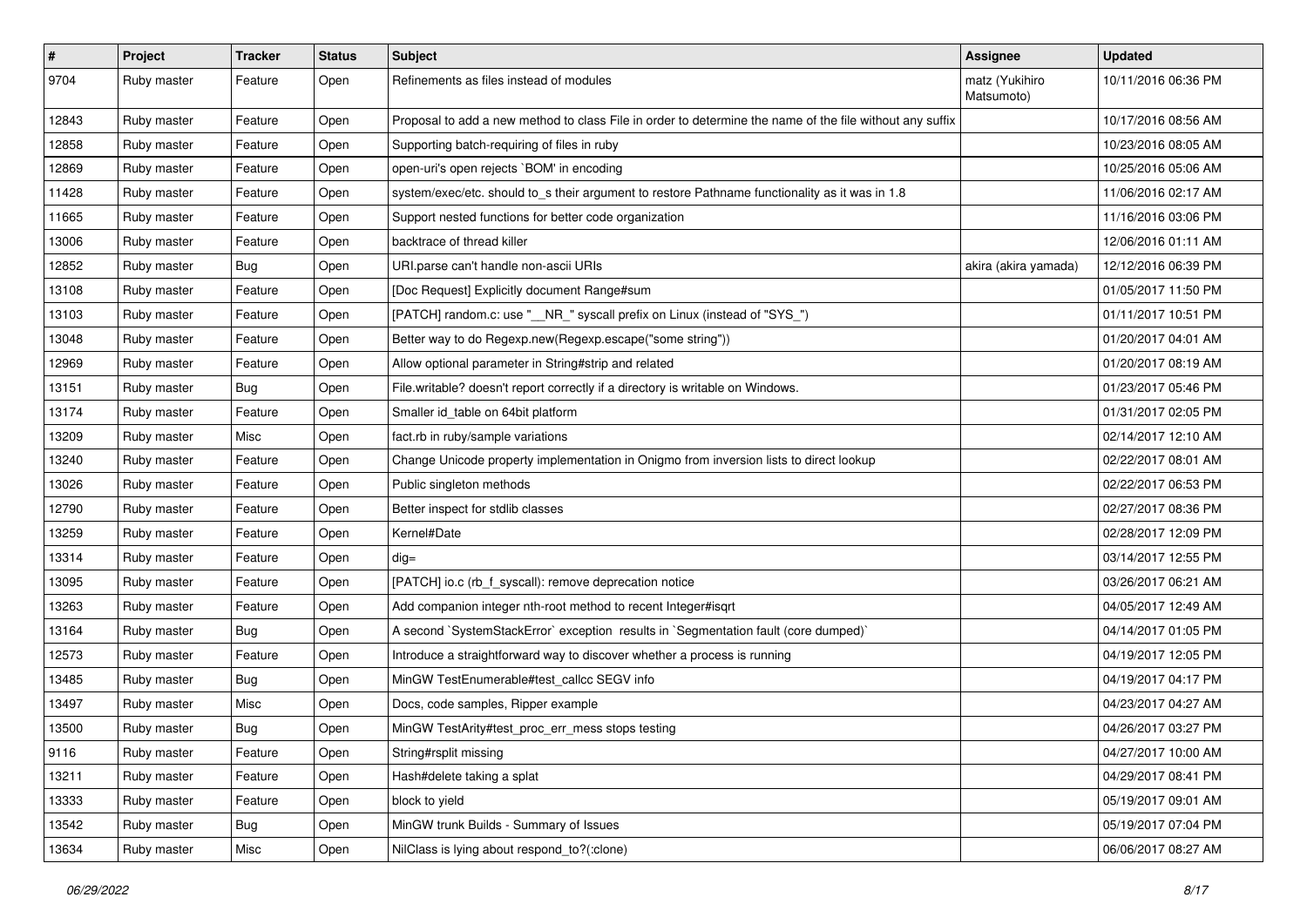| $\vert$ # | Project     | <b>Tracker</b> | <b>Status</b> | Subject                                                                                                                                               | Assignee                   | <b>Updated</b>      |
|-----------|-------------|----------------|---------------|-------------------------------------------------------------------------------------------------------------------------------------------------------|----------------------------|---------------------|
| 13644     | Ruby master | Bug            | Open          | Windows - Setting Time.now                                                                                                                            |                            | 06/11/2017 03:43 AM |
| 13378     | Ruby master | Feature        | Open          | Eliminate 4 of 8 syscalls when requiring file by absolute path                                                                                        | nobu (Nobuyoshi<br>Nakada) | 06/16/2017 07:57 AM |
| 13385     | Ruby master | Feature        | Open          | [PATCH] Make Resolv::DNS::Name validation similar to host and dig commands                                                                            | akr (Akira Tanaka)         | 06/16/2017 08:04 AM |
| 13668     | Ruby master | Feature        | Open          | Show / log test-all skips in CI here or at http://rubyci.org/ ?                                                                                       |                            | 06/20/2017 03:30 AM |
| 12968     | Ruby master | Feature        | Open          | Allow default value via block for Integer(), Float() and Rational()                                                                                   |                            | 06/28/2017 05:53 PM |
| 13681     | Ruby master | Feature        | Open          | Ruby digest init fails in FIPS mode when built against OpenSSL ~> 1.0.1                                                                               |                            | 07/04/2017 05:17 PM |
| 13434     | Ruby master | Feature        | Open          | better method definition in C API                                                                                                                     |                            | 07/13/2017 07:41 AM |
| 13512     | Ruby master | Feature        | Open          | <b>System Threads</b>                                                                                                                                 | ko1 (Koichi Sasada)        | 07/14/2017 07:08 AM |
| 13765     | Ruby master | Feature        | Open          | Add Proc#bind                                                                                                                                         |                            | 07/26/2017 01:31 PM |
| 13787     | Ruby master | Misc           | Open          | The path to Ruby 3.x - would it be useful to have a separate thread here at the tracker, for discussions<br>and issues and ideas related to ruby 3.x? |                            | 08/08/2017 08:29 AM |
| 13804     | Ruby master | Misc           | Open          | Protected methods cannot be overridden                                                                                                                |                            | 08/10/2017 09:41 PM |
| 13805     | Ruby master | Feature        | Open          | Make refinement scoping to be like that of constants                                                                                                  |                            | 08/13/2017 10:52 PM |
| 13639     | Ruby master | Feature        | Open          | Add "RTMIN" and "RTMAX" to Signal.list                                                                                                                |                            | 08/31/2017 09:06 AM |
| 13072     | Ruby master | Misc           | Open          | Current state of date standard library                                                                                                                |                            | 09/02/2017 05:38 PM |
| 13881     | Ruby master | Feature        | Open          | Use getcontext/setcontext on OS X                                                                                                                     |                            | 09/08/2017 09:13 AM |
| 13245     | Ruby master | Feature        | Open          | [PATCH] reject inter-thread TLS modification                                                                                                          |                            | 09/12/2017 12:54 PM |
| 13924     | Ruby master | Feature        | Open          | Add headings/hints to RubyVM::InstructionSequence#disasm                                                                                              |                            | 09/20/2017 01:40 PM |
| 13934     | Ruby master | Feature        | Open          | [Feature request] Being able to set a default encoding other than Unicode on a "per-project" basis                                                    |                            | 09/25/2017 05:18 AM |
| 13922     | Ruby master | Feature        | Open          | Consider showing warning messages about same-named aliases - either directly or perhaps via the<br>"did you mean gem"                                 |                            | 09/25/2017 12:21 PM |
| 13927     | Ruby master | Feature        | Open          | Integrate module_function as a core language type                                                                                                     |                            | 09/25/2017 10:30 PM |
| 13395     | Ruby master | Feature        | Open          | Add a method to check for not nil                                                                                                                     |                            | 09/30/2017 12:53 PM |
| 12648     | Ruby master | Feature        | Open          | Enumerable#sort_by` with descending option                                                                                                            |                            | 10/05/2017 10:24 AM |
| 13936     | Ruby master | Feature        | Open          | Make regular expressions debugable                                                                                                                    |                            | 10/07/2017 01:25 AM |
| 14025     | Ruby master | Feature        | Open          | #initialize with ivars                                                                                                                                |                            | 10/19/2017 06:50 AM |
| 13869     | Ruby master | Feature        | Open          | Filter non directories from Dir.glob                                                                                                                  |                            | 10/20/2017 01:58 AM |
| 14037     | Ruby master | Misc           | Open          | Writing doxygen document comments to static functions                                                                                                 |                            | 10/21/2017 07:48 AM |
| 14040     | Ruby master | Feature        | Open          | deprecate HTTP.version 1 2                                                                                                                            |                            | 10/22/2017 09:32 AM |
| 13933     | Ruby master | Feature        | Open          | Add Range#empty?                                                                                                                                      |                            | 10/25/2017 09:19 AM |
| 14049     | Ruby master | <b>Bug</b>     | Open          | SEGV svn 60401 require_relative                                                                                                                       |                            | 10/26/2017 05:25 PM |
| 10183     | Ruby master | Feature        | Open          | An alternative name for method `class`                                                                                                                |                            | 10/31/2017 11:42 AM |
| 14077     | Ruby master | Feature        | Open          | Add Encoding::FILESYSTEM and Encoding::LOCALE constants                                                                                               |                            | 11/03/2017 09:31 PM |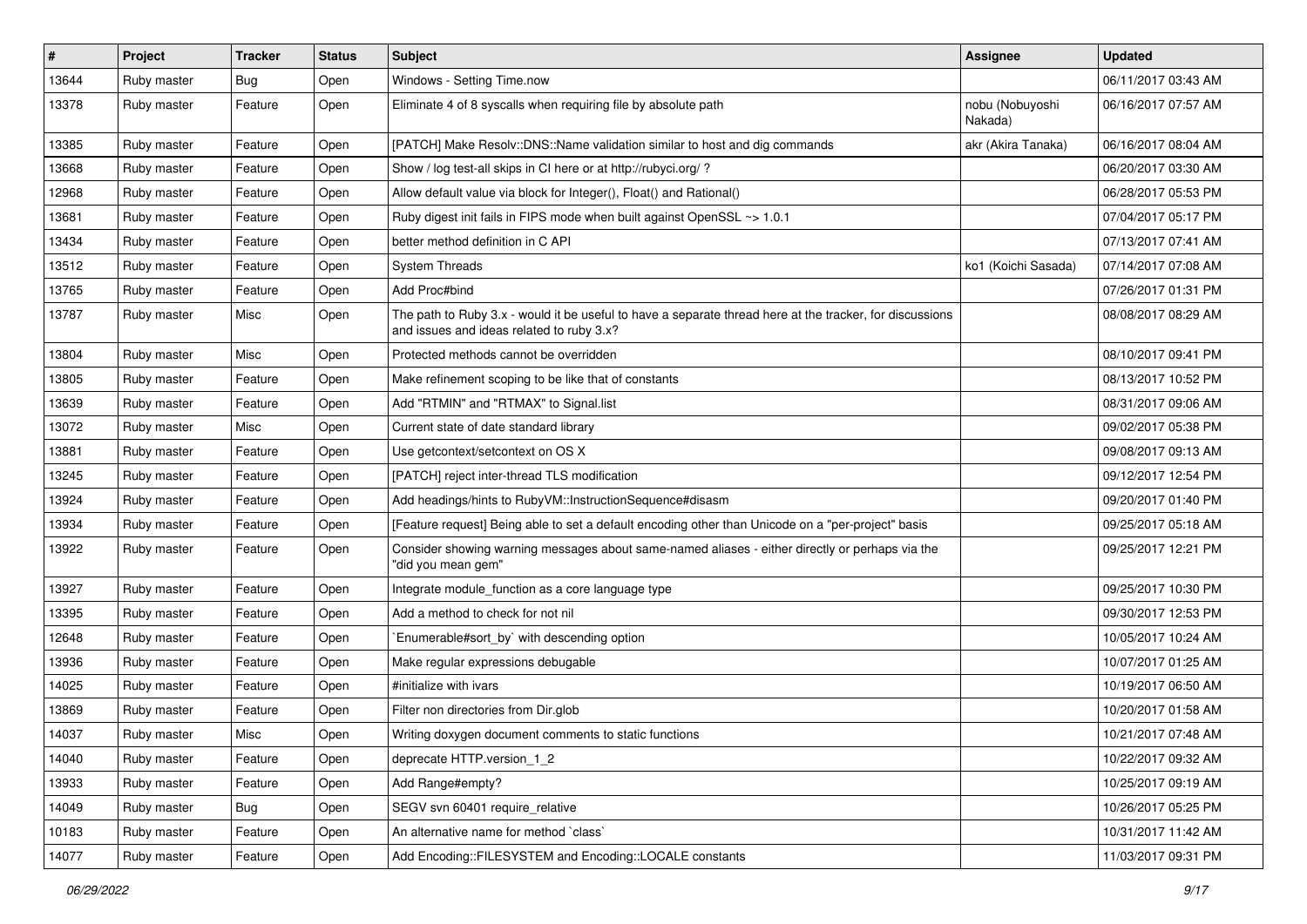| $\vert$ # | Project     | <b>Tracker</b> | <b>Status</b> | <b>Subject</b>                                                                                   | Assignee                          | <b>Updated</b>      |
|-----------|-------------|----------------|---------------|--------------------------------------------------------------------------------------------------|-----------------------------------|---------------------|
| 14064     | Ruby master | <b>Bug</b>     | Open          | test-all with and without -j - incorrect assertions and missing test methods                     |                                   | 11/03/2017 10:54 PM |
| 14083     | Ruby master | Bug            | Open          | Refinement in block calling incorrect method                                                     |                                   | 11/05/2017 07:36 PM |
| 14084     | Ruby master | Feature        | Open          | Introduce Enumerator#next?                                                                       |                                   | 11/06/2017 03:28 PM |
| 14079     | Ruby master | Feature        | Open          | Validate argument list without calling method                                                    |                                   | 11/07/2017 03:20 AM |
| 14092     | Ruby master | Feature        | Open          | Add extension key argument to Tempfile                                                           |                                   | 11/08/2017 06:47 PM |
| 13571     | Ruby master | <b>Bug</b>     | Open          | Script arguments, encoding, windows / MinGW                                                      |                                   | 11/12/2017 10:53 PM |
| 12700     | Ruby master | Feature        | Open          | regexg heredoc support                                                                           |                                   | 11/24/2017 12:53 AM |
| 14128     | Ruby master | Feature        | Open          | Introduce Hash#delete default value                                                              | matz (Yukihiro<br>Matsumoto)      | 11/25/2017 04:41 PM |
| 13763     | Ruby master | Feature        | Open          | Trigger "unused variable warning" for unused variables in parameter lists                        |                                   | 11/28/2017 04:49 AM |
| 13696     | Ruby master | Feature        | Open          | Add exchange and noreplace options to File.rename                                                | Glass_saga (Masaki<br>Matsushita) | 12/01/2017 04:34 PM |
| 13124     | Ruby master | Feature        | Open          | Should #puts convert to external encoding?                                                       |                                   | 12/01/2017 06:45 PM |
| 14149     | Ruby master | Misc           | Open          | Ruby Birthday Thread - 25th years anniversary                                                    |                                   | 12/02/2017 01:40 AM |
| 14129     | Ruby master | Feature        | Open          | Feature Request: sockets - add support for recvmmsg                                              |                                   | 12/12/2017 08:35 AM |
| 14052     | Ruby master | Feature        | Open          | Introduce SecureRandom.with chars                                                                |                                   | 12/12/2017 08:59 AM |
| 14190     | Ruby master | Misc           | Open          | What are the semantics of \$SAFE?                                                                |                                   | 12/15/2017 10:28 PM |
| 9992      | Ruby master | Feature        | Open          | Access Modifiers (Internal Interfaces)                                                           |                                   | 12/18/2017 03:04 PM |
| 6641      | Ruby master | Feature        | Open          | Hash.auto constructor                                                                            | matz (Yukihiro<br>Matsumoto)      | 12/25/2017 06:15 PM |
| 6687      | Ruby master | Feature        | Open          | Enumerable#with                                                                                  |                                   | 12/25/2017 06:15 PM |
| 6758      | Ruby master | Feature        | Open          | Object#sequence                                                                                  |                                   | 12/25/2017 06:15 PM |
| 6817      | Ruby master | Feature        | Open          | Partial application                                                                              | matz (Yukihiro<br>Matsumoto)      | 12/25/2017 06:15 PM |
| 7060      | Ruby master | Feature        | Open          | Broaden support for chmod                                                                        |                                   | 12/25/2017 06:15 PM |
| 7082      | Ruby master | Feature        | Open          | Process.kill 0 in windows can return spurious success                                            |                                   | 12/25/2017 06:15 PM |
| 7106      | Ruby master | Feature        | Open          | FileUtils.touch should allow touching the symlink itself rather than the file the link points to |                                   | 12/25/2017 06:15 PM |
| 7149      | Ruby master | Feature        | Open          | Constant magic for everyone.                                                                     | matz (Yukihiro<br>Matsumoto)      | 12/25/2017 06:15 PM |
| 7250      | Ruby master | Feature        | Open          | A mechanism to include at once both instance-level and class-level methods from a module         |                                   | 12/25/2017 06:15 PM |
| 7340      | Ruby master | Feature        | Open          | 'each with' or 'into' alias for 'each with object'                                               |                                   | 12/25/2017 06:15 PM |
| 7341      | Ruby master | Feature        | Open          | Enumerable#associate                                                                             |                                   | 12/25/2017 06:15 PM |
| 7377      | Ruby master | Feature        | Open          | #indetical? as an alias for #equal?                                                              | matz (Yukihiro<br>Matsumoto)      | 12/25/2017 06:15 PM |
| 7384      | Ruby master | Feature        | Open          | Rename #each with object to #each with                                                           |                                   | 12/25/2017 06:15 PM |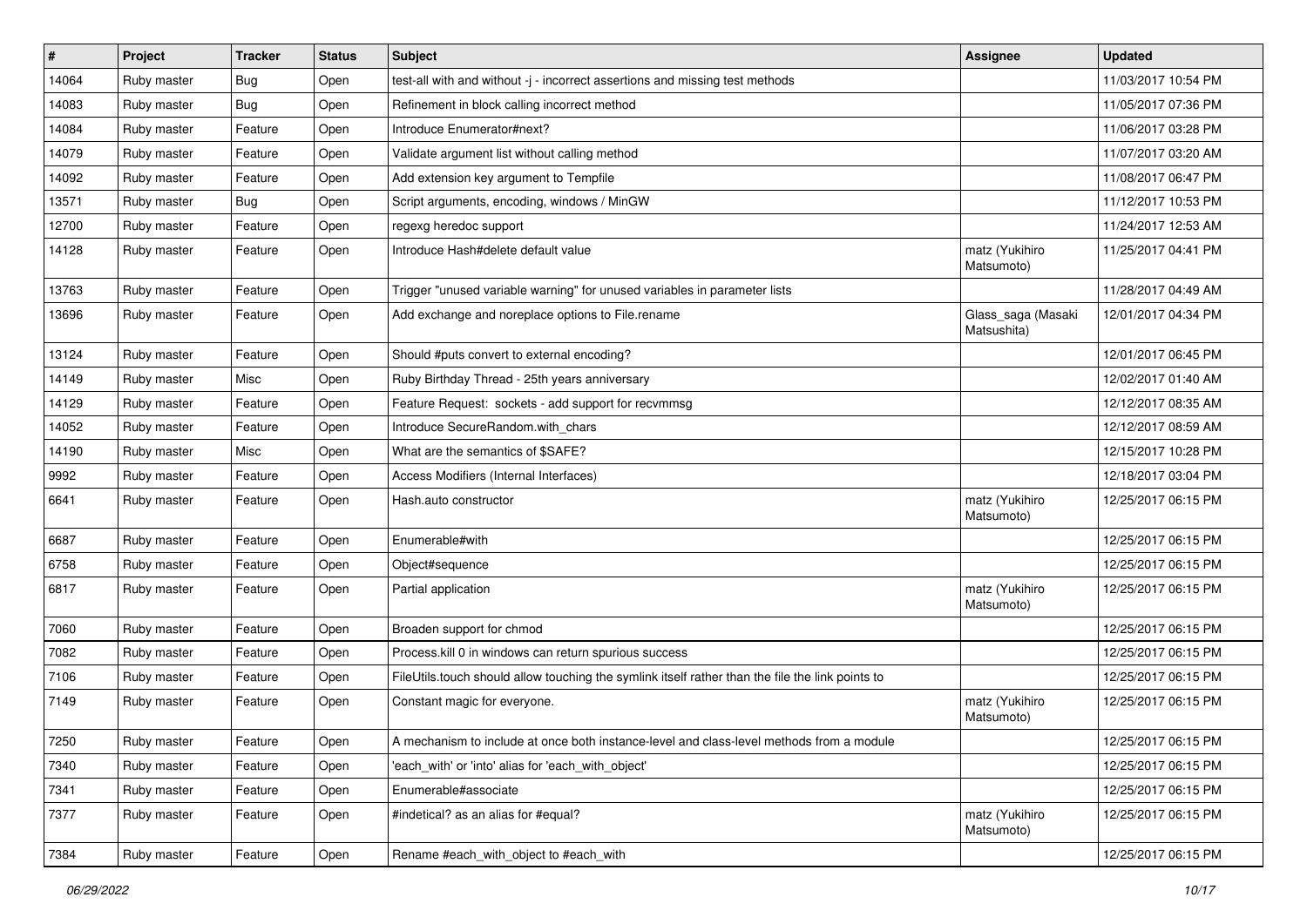| #     | Project     | <b>Tracker</b> | <b>Status</b> | <b>Subject</b>                                                                    | <b>Assignee</b>                       | <b>Updated</b>      |
|-------|-------------|----------------|---------------|-----------------------------------------------------------------------------------|---------------------------------------|---------------------|
| 7444  | Ruby master | Feature        | Open          | Array#product_set                                                                 | matz (Yukihiro<br>Matsumoto)          | 12/25/2017 06:15 PM |
| 7548  | Ruby master | Feature        | Open          | Load and Require Callbacks                                                        | matz (Yukihiro<br>Matsumoto)          | 12/25/2017 06:15 PM |
| 7604  | Ruby master | Feature        | Open          | Make === comparison operator ability to delegate comparison to an argument        | matz (Yukihiro<br>Matsumoto)          | 12/25/2017 06:15 PM |
| 7611  | Ruby master | Feature        | Open          | Focal method for all loads/requires                                               | matz (Yukihiro<br>Matsumoto)          | 12/25/2017 06:15 PM |
| 7614  | Ruby master | Feature        | Open          | alias_accessor                                                                    | matz (Yukihiro<br>Matsumoto)          | 12/25/2017 06:15 PM |
| 7654  | Ruby master | Feature        | Open          | Add optional code block to IO::readlines                                          | matz (Yukihiro<br>Matsumoto)          | 12/25/2017 06:15 PM |
| 7657  | Ruby master | Feature        | Open          | Array#& doesn't accept Enumerables                                                | matz (Yukihiro<br>Matsumoto)          | 12/25/2017 06:15 PM |
| 7704  | Ruby master | Feature        | Open          | Add a list of enabled (experimental) language features.                           | matz (Yukihiro<br>Matsumoto)          | 12/25/2017 06:15 PM |
| 7708  | Ruby master | Feature        | Open          | support for patches list                                                          |                                       | 12/25/2017 06:15 PM |
| 7742  | Ruby master | <b>Bug</b>     | Open          | System encoding (Windows-1258) is not recognized by Ruby to convert back to UTF-8 | duerst (Martin Dürst)                 | 12/25/2017 06:15 PM |
| 7745  | Ruby master | Feature        | Open          | lib/observer.rb: Observers are compared by identity                               | nobu (Nobuyoshi<br>Nakada)            | 12/25/2017 06:15 PM |
| 7788  | Ruby master | Feature        | Open          | YAML Tag Schema Support                                                           | tenderlovemaking<br>(Aaron Patterson) | 12/25/2017 06:15 PM |
| 7795  | Ruby master | Feature        | Open          | Symbol.defined? and/or to_existing_symbol                                         | matz (Yukihiro<br>Matsumoto)          | 12/25/2017 06:15 PM |
| 7848  | Ruby master | Feature        | Open          | Restore default state for core ruby objects                                       | matz (Yukihiro<br>Matsumoto)          | 12/25/2017 06:15 PM |
| 7876  | Ruby master | Feature        | Open          | Add method for accessing Class from within Singleton Class                        | matz (Yukihiro<br>Matsumoto)          | 12/25/2017 06:15 PM |
| 7883  | Ruby master | Feature        | Open          | Add Regex#to_proc                                                                 | matz (Yukihiro<br>Matsumoto)          | 12/25/2017 06:15 PM |
| 7892  | Ruby master | <b>Bug</b>     | Open          | MIME encoding bug of NKF.nkf                                                      | naruse (Yui NARUSE)                   | 12/25/2017 06:15 PM |
| 7914  | Ruby master | Feature        | Open          | Case for local class methods                                                      | matz (Yukihiro<br>Matsumoto)          | 12/25/2017 06:15 PM |
| 8046  | Ruby master | Feature        | Open          | allow Object#extend to take a block                                               |                                       | 12/25/2017 06:15 PM |
| 8061  | Ruby master | Feature        | Open          | 000000000000000                                                                   | matz (Yukihiro<br>Matsumoto)          | 12/25/2017 06:15 PM |
| 8772  | Ruby master | Feature        | Open          | Hash alias #  merge, and the case for Hash and Array polymorphism                 |                                       | 12/25/2017 06:15 PM |
| 14177 | Ruby master | Feature        | Open          | PATCH: File::Stat#dev on Windows                                                  |                                       | 12/25/2017 06:15 PM |
| 14153 | Ruby master | Feature        | Open          | [PATCH] resurrection of # -*- warn_past_scope: true -*-                           |                                       | 12/26/2017 08:53 AM |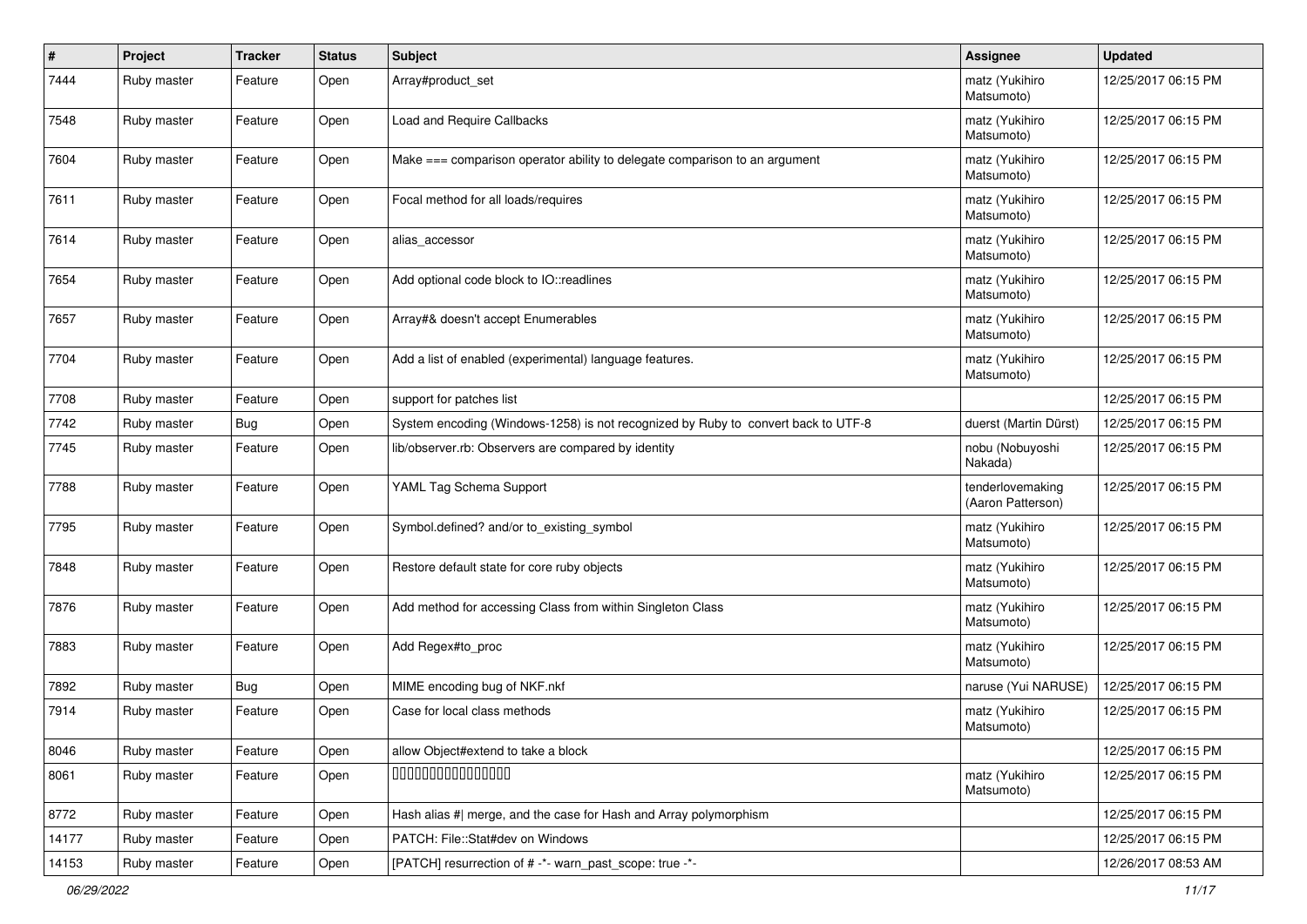| $\vert$ # | Project     | <b>Tracker</b> | <b>Status</b> | <b>Subject</b>                                                                                    | <b>Assignee</b>                        | <b>Updated</b>      |
|-----------|-------------|----------------|---------------|---------------------------------------------------------------------------------------------------|----------------------------------------|---------------------|
| 13890     | Ruby master | Feature        | Open          | Allow a regexp as an argument to 'count', to count more interesting things than single characters |                                        | 12/30/2017 04:37 AM |
| 9145      | Ruby master | Feature        | Open          | Queue#pop(true) return nil if empty instead of raising ThreadError                                |                                        | 01/01/2018 07:41 PM |
| 14276     | Ruby master | Feature        | Open          | Ruby core debugger API                                                                            |                                        | 01/05/2018 07:54 PM |
| 8987      | Ruby master | Feature        | Open          | map/collect extension which handles arguments                                                     |                                        | 01/05/2018 09:00 PM |
| 9043      | Ruby master | Feature        | Open          | Add String#f method as shortcut for #freeze                                                       | matz (Yukihiro<br>Matsumoto)           | 01/05/2018 09:00 PM |
| 9185      | Ruby master | Feature        | Open          | Add alias_class_method or class_alias functionality                                               |                                        | 01/05/2018 09:00 PM |
| 9253      | Ruby master | Feature        | Open          | Regexp named match and case statement                                                             |                                        | 01/05/2018 09:00 PM |
| 9347      | Ruby master | Feature        | Open          | Accept non callable argument to detect                                                            | marcandre<br>(Marc-Andre<br>Lafortune) | 01/05/2018 09:00 PM |
| 9507      | Ruby master | <b>Bug</b>     | Open          | Ruby 2.1.0 is broken on ARMv5: tried to create Proc object without a block                        | charliesome (Charlie<br>Somerville)    | 01/05/2018 09:00 PM |
| 9590      | Ruby master | Feature        | Open          | introduce st foreach update and st foreach update check for performance.                          | tarui (Masaya Tarui)                   | 01/05/2018 09:00 PM |
| 9614      | Ruby master | Feature        | Open          | ordering of non-Hash items which use st_ internally                                               | matz (Yukihiro<br>Matsumoto)           | 01/05/2018 09:00 PM |
| 9779      | Ruby master | Feature        | Open          | Add Module#descendents                                                                            |                                        | 01/05/2018 09:00 PM |
| 10225     | Ruby master | Feature        | Open          | [PATCH] *math.c: New method Math.normcdf                                                          |                                        | 01/05/2018 09:01 PM |
| 10237     | Ruby master | Feature        | Open          | Transform all elements of one Encoding into another Encoding for Array and Hash                   |                                        | 01/05/2018 09:01 PM |
| 10328     | Ruby master | Feature        | Open          | [PATCH] make OPT_SUPPORT_JOKE a proper VM option                                                  | normalperson (Eric<br>Wong)            | 01/05/2018 09:01 PM |
| 10378     | Ruby master | Feature        | Open          | [PATCH 0/3] It's better $(1 + 0i)$ real? return true                                              |                                        | 01/05/2018 09:01 PM |
| 10423     | Ruby master | Feature        | Open          | [PATCH] opt_str_lit*: avoid literal string allocations                                            | ko1 (Koichi Sasada)                    | 01/05/2018 09:01 PM |
| 10498     | Ruby master | Feature        | Open          | Make `loop` yield a counter                                                                       | matz (Yukihiro<br>Matsumoto)           | 01/05/2018 09:01 PM |
| 10503     | Ruby master | Feature        | Open          | introduce InvalidPercentEncoding error for failed URI parsing                                     |                                        | 01/05/2018 09:01 PM |
| 14348     | Ruby master | Feature        | Open          | win32ole: enable using coclass-es with multiple IDispatch implementations                         |                                        | 01/10/2018 11:35 AM |
| 13968     | Ruby master | Misc           | Open          | [Ruby 3.x perhaps] - A (minimal?) static variant of ruby                                          |                                        | 01/14/2018 03:24 PM |
| 14393     | Ruby master | Feature        | Open          | Support sending file descriptors (on local machine) via DRb UNIX                                  |                                        | 01/24/2018 08:58 PM |
| 14401     | Ruby master | Feature        | Open          | Integer#digits000000000000000                                                                     |                                        | 01/25/2018 01:13 PM |
| 13697     | Ruby master | Feature        | Open          | [PATCH]: futex based thread primitives                                                            | kosaki (Motohiro<br>KOSAKI)            | 01/28/2018 11:41 PM |
| 14404     | Ruby master | Feature        | Open          | Adding writev support to IO#write_nonblock                                                        |                                        | 01/29/2018 12:29 AM |
| 11388     | Ruby master | Feature        | Open          | SMTP Service Extension for Delivery Status Notifications                                          |                                        | 02/06/2018 11:37 AM |
| 14411     | Ruby master | Feature        | Open          | URI#secure?                                                                                       |                                        | 02/11/2018 03:44 PM |
| 12589     | Ruby master | Feature        | Open          | VM performance improvement proposal                                                               |                                        | 02/20/2018 05:00 AM |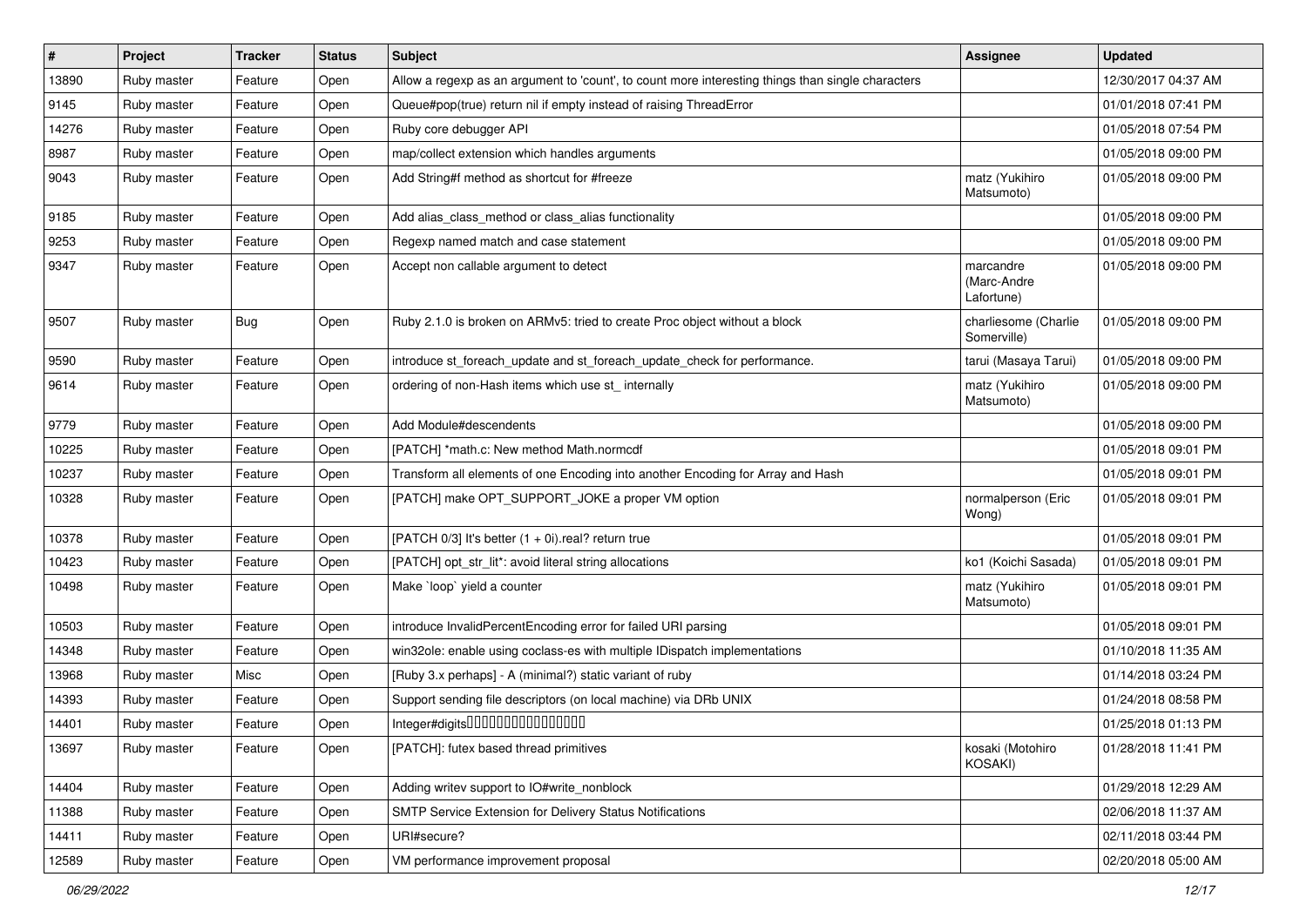| $\sharp$ | Project     | <b>Tracker</b> | <b>Status</b> | <b>Subject</b>                                                                                                                                                                             | Assignee                     | <b>Updated</b>      |
|----------|-------------|----------------|---------------|--------------------------------------------------------------------------------------------------------------------------------------------------------------------------------------------|------------------------------|---------------------|
| 13860    | Ruby master | Feature        | Open          | A proposal for a new, simpler class-method addition to Time - for the time being calling it Time.date()<br>but another name is fine; and the ability to omit '%' tokens as arguments to it |                              | 02/21/2018 12:57 PM |
| 14550    | Ruby master | Feature        | Open          | Support keyword arguments with Date#step                                                                                                                                                   |                              | 02/26/2018 03:58 AM |
| 14555    | Ruby master | Feature        | Open          | OpenStruct performance doesn't have to be slow                                                                                                                                             |                              | 02/27/2018 12:59 AM |
| 14574    | Ruby master | Feature        | Open          | percent literals and binary encoding strings                                                                                                                                               |                              | 03/04/2018 07:38 AM |
| 14422    | Ruby master | <b>Bug</b>     | Open          | Ruby configuration options should not be reused for gem builds                                                                                                                             |                              | 03/05/2018 03:32 PM |
| 14564    | Ruby master | Feature        | Open          | dig` opposite method                                                                                                                                                                       |                              | 03/07/2018 11:24 PM |
| 14580    | Ruby master | Feature        | Open          | Hash#store accepts a block                                                                                                                                                                 |                              | 03/08/2018 11:59 AM |
| 14593    | Ruby master | Feature        | Open          | Add `Enumerator#concat`                                                                                                                                                                    |                              | 03/08/2018 09:15 PM |
| 14585    | Ruby master | Feature        | Open          | Array#each_pair                                                                                                                                                                            |                              | 03/11/2018 11:38 PM |
| 9049     | Ruby master | Feature        | Open          | Shorthands (a:b, *) for inclusive indexing                                                                                                                                                 |                              | 03/15/2018 12:26 AM |
| 4173     | Ruby master | <b>Bug</b>     | Open          | TestProcess#test_wait_and_sigchild 00000000                                                                                                                                                |                              | 03/15/2018 08:29 AM |
| 14606    | Ruby master | Feature        | Open          | Change begin-else-end without rescue from warning to syntax error                                                                                                                          |                              | 03/16/2018 01:22 AM |
| 14615    | Ruby master | Feature        | Open          | Consider introducing shortcut to check Net::HTTP response type                                                                                                                             |                              | 03/19/2018 05:43 AM |
| 14618    | Ruby master | Feature        | Open          | Add display width method to String for CLI                                                                                                                                                 |                              | 03/21/2018 04:00 AM |
| 14636    | Ruby master | Feature        | Open          | Hash` has a method for accessing the shortest path towards a certain key                                                                                                                   |                              | 03/28/2018 09:42 AM |
| 14625    | Ruby master | Feature        | Open          | yield_self accepts an argument, calling to_proc                                                                                                                                            |                              | 03/30/2018 06:52 AM |
| 14669    | Ruby master | Feature        | Open          | Regexp does not expose the amount of capture groups.                                                                                                                                       |                              | 04/08/2018 11:11 AM |
| 14673    | Ruby master | Misc           | Open          | Documentation for `Array#drop` / `drop_while` unclear in regard to modification                                                                                                            |                              | 04/10/2018 09:51 AM |
| 14685    | Ruby master | Feature        | Open          | IRB doesn't print exception cause                                                                                                                                                          |                              | 04/13/2018 03:20 PM |
| 14672    | Ruby master | Feature        | Open          | Introduce a Date.safe parse method                                                                                                                                                         |                              | 04/18/2018 10:11 AM |
| 14624    | Ruby master | Feature        | Open          | #{nil} allocates a fresh empty string each time                                                                                                                                            |                              | 04/21/2018 11:12 AM |
| 14681    | Ruby master | <b>Bug</b>     | Open          | `syswrite': stream closed in another thread (IOError)                                                                                                                                      |                              | 04/22/2018 12:12 AM |
| 14692    | Ruby master | Misc           | Open          | Question: Ruby stdlib's Option Parser                                                                                                                                                      | nobu (Nobuyoshi<br>Nakada)   | 04/22/2018 05:53 AM |
| 14710    | Ruby master | Feature        | Open          | I'd like to know from C API that "It has only one reference to Ruby object" to determine whether it is a<br>temporary object.                                                              |                              | 04/24/2018 11:28 PM |
| 14735    | Ruby master | Misc           | Open          | thread-safe operations in a hash could be documented                                                                                                                                       |                              | 05/04/2018 01:09 PM |
| 14761    | Ruby master | Bug            | Open          | TestThread#test_join_limits hangs up on Solaris 10 with gcc                                                                                                                                |                              | 05/16/2018 05:23 AM |
| 14760    | Ruby master | Misc           | Open          | cross-thread IO#close semantics                                                                                                                                                            | matz (Yukihiro<br>Matsumoto) | 05/17/2018 08:21 AM |
| 14768    | Ruby master | Misc           | Open          | Add documentation for    and &&                                                                                                                                                            |                              | 05/17/2018 09:45 AM |
| 14770    | Ruby master | Misc           | Open          | [META] DevelopersMeeting                                                                                                                                                                   |                              | 05/17/2018 12:28 PM |
| 14771    | Ruby master | Feature        | Open          | Add method to create DNS resource from data string                                                                                                                                         |                              | 05/17/2018 10:43 PM |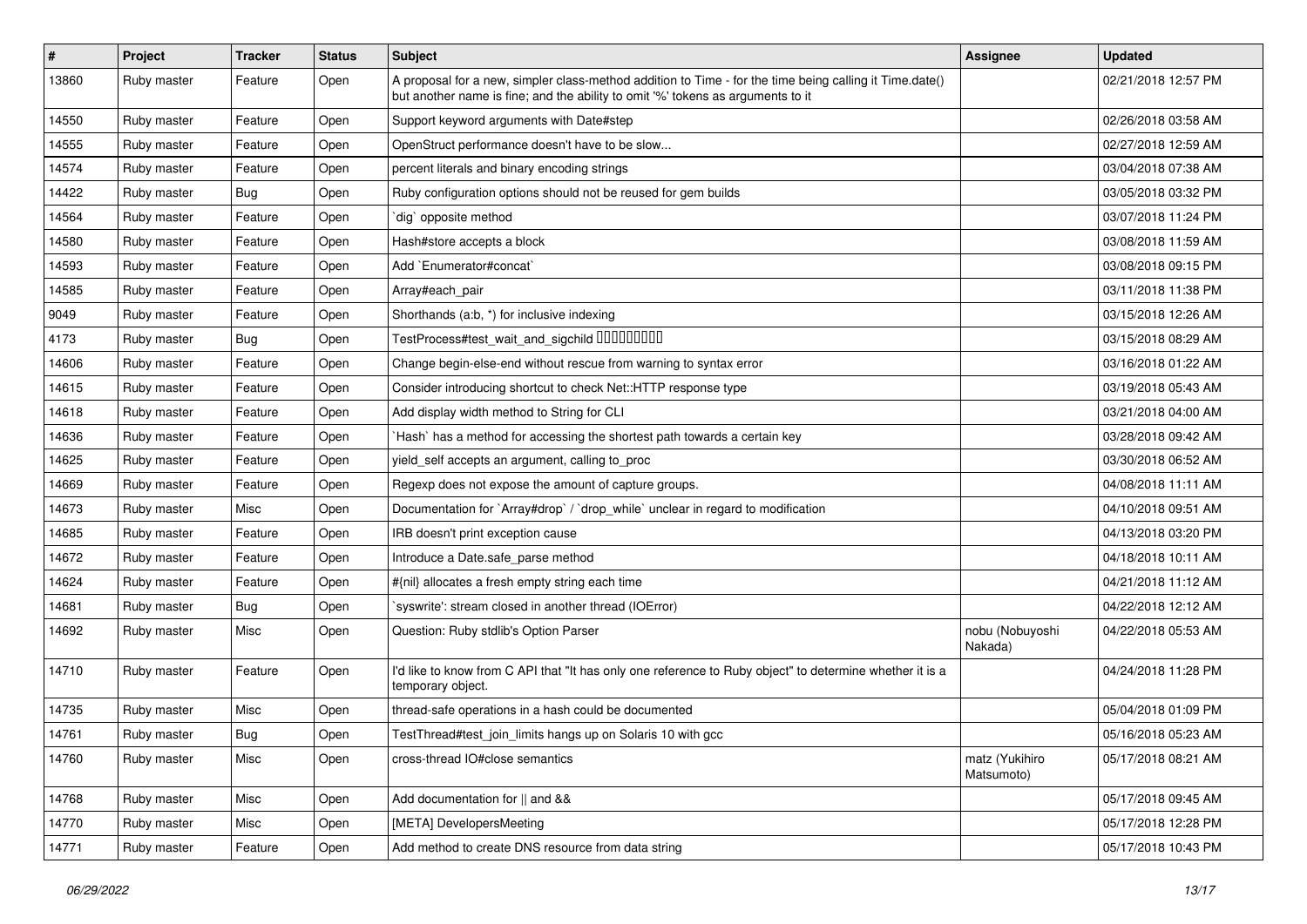| #     | Project     | <b>Tracker</b> | <b>Status</b> | Subject                                                                                                           | <b>Assignee</b>              | <b>Updated</b>      |
|-------|-------------|----------------|---------------|-------------------------------------------------------------------------------------------------------------------|------------------------------|---------------------|
| 14723 | Ruby master | Feature        | Open          | [WIP] sleepy GC                                                                                                   |                              | 05/18/2018 09:13 AM |
| 14758 | Ruby master | Feature        | Open          | Add a first-class support for isolated bounded packages / modules / contexts                                      |                              | 05/18/2018 09:13 AM |
| 14724 | Ruby master | Feature        | Open          | chains of inequalities                                                                                            | matz (Yukihiro<br>Matsumoto) | 05/19/2018 01:06 AM |
| 14777 | Ruby master | Feature        | Open          | Add Range#offset ?                                                                                                |                              | 05/19/2018 03:50 PM |
| 14249 | Ruby master | Feature        | Open          | Remove str[match_str]                                                                                             |                              | 05/19/2018 06:13 PM |
| 14783 | Ruby master | Feature        | Open          | String#chars_at / String#bytes_at                                                                                 |                              | 05/24/2018 01:18 PM |
| 14785 | Ruby master | Feature        | Open          | Parse guard statements like regular conditionals                                                                  |                              | 05/25/2018 05:46 AM |
| 14546 | Ruby master | Feature        | Open          | Hash#delete!                                                                                                      | matz (Yukihiro<br>Matsumoto) | 05/30/2018 08:24 PM |
| 14217 | Ruby master | Feature        | Open          | Expose RUBY_PATCHLEVEL_STR or similar with patch level info for rc/preview as a constant                          |                              | 06/01/2018 03:00 AM |
| 14801 | Ruby master | Feature        | Open          | New method 'show_stack' to show Ruby stack(s) when program is running                                             |                              | 06/01/2018 09:45 AM |
| 14825 | Ruby master | Misc           | Open          | When redefining 'attr_xx' methods the visibility becomes 'public'                                                 |                              | 06/05/2018 05:57 AM |
| 14811 | Ruby master | Feature        | Open          | Dynamically extend Ruby VM stack                                                                                  |                              | 06/05/2018 07:59 AM |
| 14826 | Ruby master | <b>Bug</b>     | Open          | make: *** [.ext/include/sparc-solaris2.10/rb_mjit_min_header-2.6.0.h] Error 1 on Solaris 10 with very<br>old gcc3 |                              | 06/05/2018 02:02 PM |
| 14819 | Ruby master | Feature        | Open          | Efficient cstring to RVALUE typecasting for c extension gems                                                      |                              | 06/06/2018 09:13 PM |
| 14833 | Ruby master | Feature        | Open          | Add RubyVM::AST::Node#pretty_print                                                                                |                              | 06/07/2018 02:56 PM |
| 14838 | Ruby master | <b>Bug</b>     | Open          | RegexpError with double "s" in look-behind assertion in case-insensitive unicode regexp                           |                              | 06/09/2018 04:04 PM |
| 13733 | Ruby master | Feature        | Open          | Dump the delegator instead of the delegated object                                                                |                              | 06/29/2018 05:09 PM |
| 13626 | Ruby master | Feature        | Open          | Add String#byteslice!                                                                                             |                              | 07/03/2018 11:07 PM |
| 14896 | Ruby master | Feature        | Open          | Expose Net::HTTPResponse socket for integration with libraries expecting an IO                                    |                              | 07/04/2018 10:05 PM |
| 13620 | Ruby master | Feature        | Open          | Simplifying MRI's build system: always make install                                                               |                              | 07/08/2018 09:41 AM |
| 14904 | Ruby master | Feature        | Open          | Make it possible to run instance_eval with zero-arguments lambda                                                  |                              | 07/11/2018 05:03 AM |
| 14906 | Ruby master | Bug            | Open          | MinGW failure - TestIO#test_copy_stream_no_busy_wait                                                              |                              | 07/12/2018 03:52 AM |
| 14328 | Ruby master | Feature        | Open          | SIMD vectorization                                                                                                |                              | 07/16/2018 05:12 PM |
| 14919 | Ruby master | Feature        | Open          | Add String#byteinsert                                                                                             |                              | 07/18/2018 01:29 PM |
| 14925 | Ruby master | Feature        | Open          | Kernel#assert(expression)                                                                                         |                              | 07/20/2018 02:39 PM |
| 14859 | Ruby master | Feature        | Open          | [PATCH] implement Timeout in VM                                                                                   | ko1 (Koichi Sasada)          | 07/22/2018 07:42 AM |
| 14931 | Ruby master | Feature        | Open          | [DOC] exception keyword argument is not documented in some methods                                                |                              | 07/22/2018 08:53 AM |
| 14932 | Ruby master | Feature        | Open          | Dynamically adjust method cache size at runtime                                                                   |                              | 07/22/2018 10:45 PM |
| 12306 | Ruby master | Feature        | Open          | Implement String #blank? #present? and improve #strip and family to handle unicode                                | matz (Yukihiro<br>Matsumoto) | 07/22/2018 10:55 PM |
| 14951 | Ruby master | Feature        | Open          | New operator to evaluate truthy/falsy/logical equivalence                                                         |                              | 08/02/2018 07:16 AM |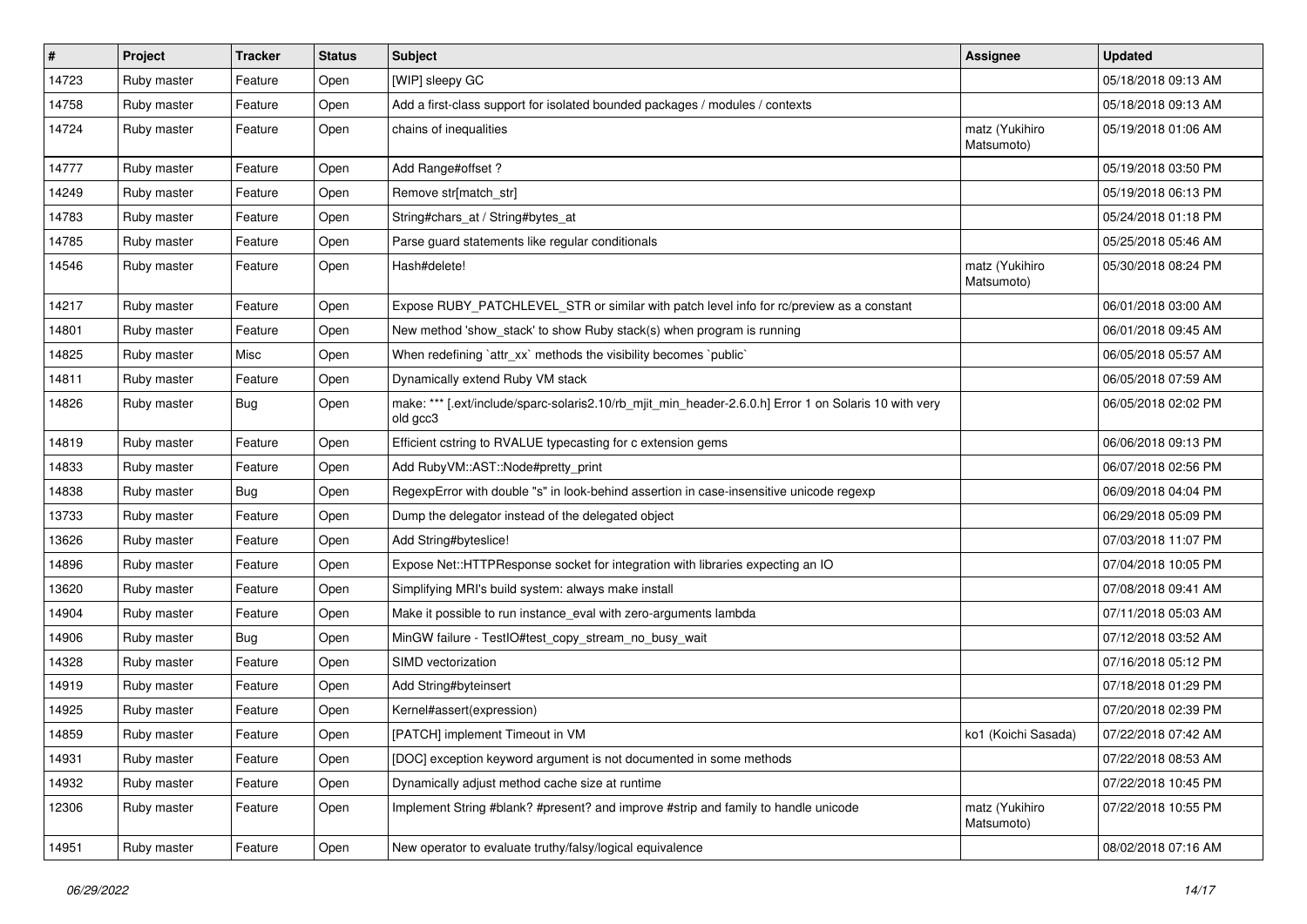| $\vert$ # | Project     | <b>Tracker</b> | <b>Status</b> | <b>Subject</b>                                                                                                                      | <b>Assignee</b>              | <b>Updated</b>      |
|-----------|-------------|----------------|---------------|-------------------------------------------------------------------------------------------------------------------------------------|------------------------------|---------------------|
| 14957     | Ruby master | <b>Bug</b>     | Open          | MinGW, gcc 8.2.0, bootstraptest test_thread.rb - failure ?                                                                          |                              | 08/03/2018 02:46 PM |
| 14938     | Ruby master | Feature        | Open          | Provide API to get same result as ruby -wc                                                                                          |                              | 08/06/2018 06:27 PM |
| 14033     | Ruby master | Feature        | Open          | Add String#append                                                                                                                   |                              | 08/08/2018 03:01 AM |
| 10783     | Ruby master | Misc           | Open          | String#concat has an "appending" behavior                                                                                           |                              | 08/08/2018 03:08 AM |
| 14869     | Ruby master | Feature        | Open          | Proposal to add Hash#===                                                                                                            |                              | 08/09/2018 04:03 AM |
| 14916     | Ruby master | Feature        | Open          | Proposal to add Array#===                                                                                                           |                              | 08/09/2018 04:06 AM |
| 14955     | Ruby master | Feature        | Open          | [PATCH] gc.c: use MADV_FREE to release most of the heap page body                                                                   |                              | 08/14/2018 03:04 AM |
| 15006     | Ruby master | Feature        | Open          | [PATCH] io.c: use copy_file_range with every types of files                                                                         |                              | 08/21/2018 07:52 PM |
| 15017     | Ruby master | Feature        | Open          | Provide extended information about Signal                                                                                           |                              | 08/22/2018 05:42 AM |
| 15024     | Ruby master | Feature        | Open          | Support block in Array#join                                                                                                         |                              | 08/25/2018 05:05 AM |
| 15031     | Ruby master | Feature        | Open          | T_RANGE for testing whether object is a Range                                                                                       |                              | 08/27/2018 11:45 AM |
| 14971     | Ruby master | <b>Bug</b>     | Open          | error: implicit declaration of function 'rb_vm_call0                                                                                | nobu (Nobuyoshi<br>Nakada)   | 09/06/2018 03:53 AM |
| 15093     | Ruby master | Feature        | Open          | Retrive Array elements with infinite ranges specified by Float:: INFINITY                                                           |                              | 09/09/2018 02:01 PM |
| 15074     | Ruby master | Feature        | Open          | Create 'official' C API documentation on ruby-doc.org                                                                               |                              | 09/12/2018 09:12 PM |
| 14364     | Ruby master | Bug            | Open          | Regexp last match variable in procs                                                                                                 |                              | 09/14/2018 05:28 AM |
| 14927     | Ruby master | Feature        | Open          | Loading multiple files at once                                                                                                      | matz (Yukihiro<br>Matsumoto) | 09/18/2018 12:38 AM |
| 15072     | Ruby master | <b>Bug</b>     | Open          | thread.c:4356:5: error: implicit declaration of function 'ubf_list_atfork'                                                          | normalperson (Eric<br>Wong)  | 09/20/2018 03:32 AM |
| 15136     | Ruby master | Misc           | Open          | Fix -Wparentheses warnings                                                                                                          |                              | 09/20/2018 09:41 AM |
| 15145     | Ruby master | Feature        | Open          | chained mappings proposal                                                                                                           |                              | 09/22/2018 12:06 AM |
| 15149     | Ruby master | Feature        | Open          | extend string format to nil safe                                                                                                    |                              | 09/25/2018 03:22 AM |
| 15217     | Ruby master | Feature        | Open          | Add Resolv.current_resolver                                                                                                         |                              | 10/08/2018 11:18 PM |
| 15222     | Ruby master | Feature        | Open          | Add a way to distinguish between Struct classes with and without keyword initializer                                                |                              | 10/11/2018 01:16 PM |
| 15112     | Ruby master | Feature        | Open          | Introducing the short form of `STDERR.puts expr.inspect`.                                                                           | matz (Yukihiro<br>Matsumoto) | 10/12/2018 02:02 AM |
| 15224     | Ruby master | Misc           | Open          | [DOCs] Minor inconsistency in class Array #initialize_copy -<br>https://ruby-doc.org/core-2.5.1/Array.html#method-i-initialize_copy |                              | 10/13/2018 02:26 PM |
| 15247     | Ruby master | <b>Bug</b>     | Open          | Windows - TEMP folder, non 8.3 & drive, fails & errors in test-all (ruby & rdoc)                                                    |                              | 10/23/2018 05:02 PM |
| 15249     | Ruby master | Misc           | Open          | Documentation for attr_accessor and attr_reader should be corrected                                                                 |                              | 10/23/2018 08:09 PM |
| 15202     | Ruby master | Misc           | Open          | Adding Coverity Scan to CI to see the result casually                                                                               |                              | 10/25/2018 10:50 AM |
| 14136     | Ruby master | Feature        | Open          | Implement #empty? on more classes                                                                                                   |                              | 10/27/2018 07:20 AM |
| 15263     | Ruby master | Bug            | Open          | [PATCH] vm trace.c (postponed job register): only hit main thread                                                                   | ko1 (Koichi Sasada)          | 10/27/2018 11:35 PM |
| 15261     | Ruby master | Feature        | Open          | Expose rl_variable_value as Readline.variable_value                                                                                 |                              | 10/29/2018 12:08 PM |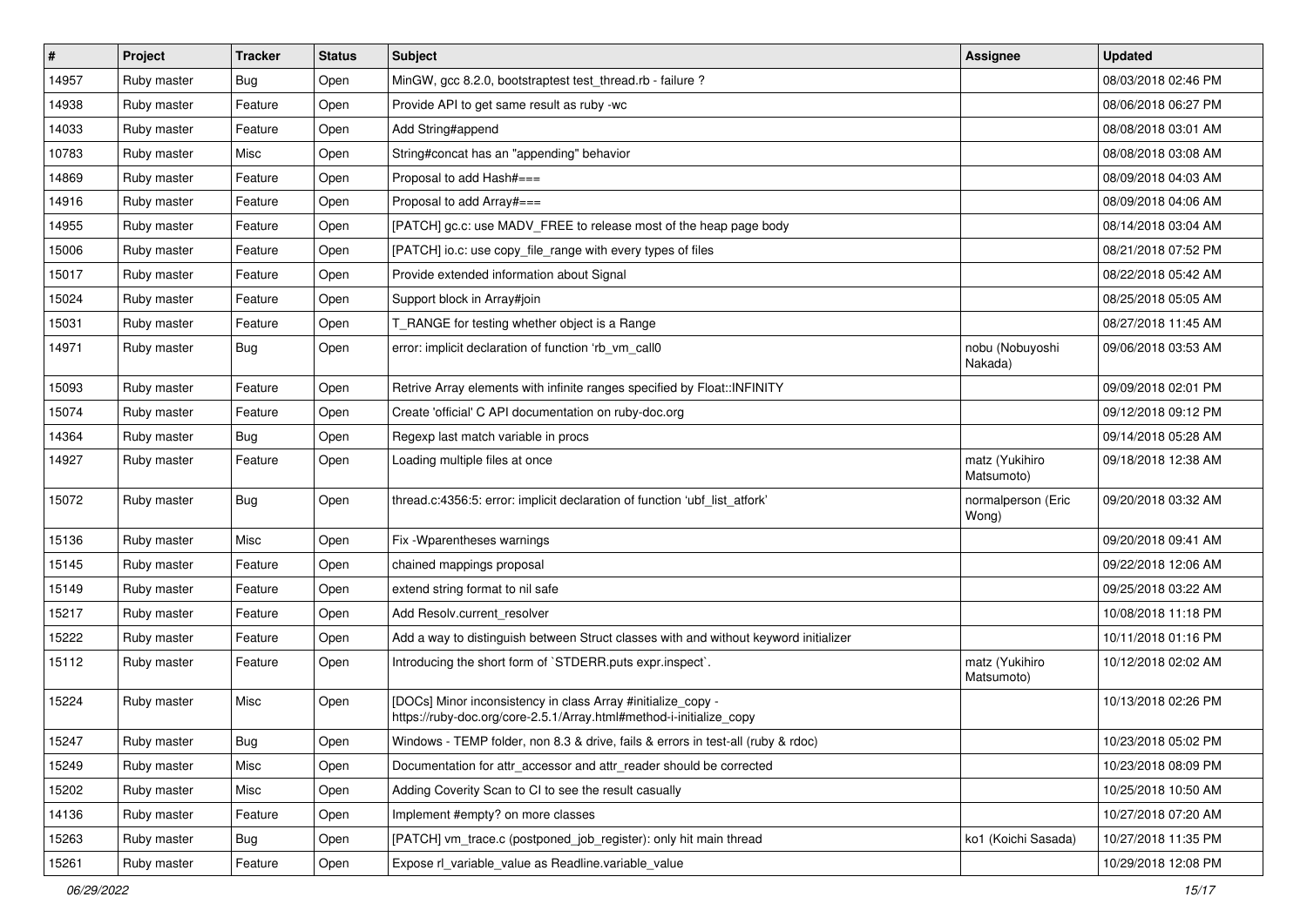| #     | Project     | <b>Tracker</b> | <b>Status</b> | Subject                                                                                       | Assignee                     | <b>Updated</b>      |
|-------|-------------|----------------|---------------|-----------------------------------------------------------------------------------------------|------------------------------|---------------------|
| 6946  | Ruby master | Feature        | Open          | FIPS support?                                                                                 |                              | 11/07/2018 04:00 PM |
| 12115 | Ruby master | Feature        | Open          | Add Symbol#call to allow to_proc shorthand with arguments                                     |                              | 11/16/2018 09:49 AM |
| 15310 | Ruby master | Bug            | Open          | [PATCH] thread_pthread.c: close race from UBF_TIMER and non-GVL-releasing thread              |                              | 11/20/2018 12:50 AM |
| 15315 | Ruby master | Bug            | Open          | ec_switch can still lose interrupts                                                           | ko1 (Koichi Sasada)          | 11/20/2018 09:32 AM |
| 15302 | Ruby master | Feature        | Open          | Proc#with and Proc#by, for partial function application and currying                          |                              | 11/23/2018 10:16 AM |
| 15338 | Ruby master | Feature        | Open          | Provide way for C extensions to query if global variable is defined                           |                              | 11/25/2018 09:32 AM |
| 15352 | Ruby master | Feature        | Open          | Mandatory block parameters                                                                    |                              | 11/28/2018 12:19 PM |
| 14244 | Ruby master | Feature        | Open          | Better error messages for scripts with non-matching end statements                            | mame (Yusuke Endoh)          | 11/29/2018 08:57 AM |
| 15363 | Ruby master | Feature        | Open          | Case insensitive file systems - add info to CONFIG or somewhere?                              |                              | 12/03/2018 04:30 AM |
| 15367 | Ruby master | <b>Bug</b>     | Open          | IO.select is not resumed when io-object gets closed                                           |                              | 12/03/2018 10:22 AM |
| 15350 | Ruby master | Feature        | Open          | [PATCH] thread_sync.c (queue_sleep): remove deadlock checking                                 |                              | 12/05/2018 08:42 AM |
| 15380 | Ruby master | Feature        | Open          | faster method lookup for Array#all? #none? #one?                                              |                              | 12/05/2018 10:11 PM |
| 15007 | Ruby master | Misc           | Open          | Let all Init_xxx and extension APIs frequently called from init code paths be considered cold | naruse (Yui NARUSE)          | 12/06/2018 11:05 AM |
| 15386 | Ruby master | Bug            | Open          | [PATCH] io.c (rb_io_check_char_readable): do not io_fflush buffered sockets                   |                              | 12/06/2018 11:38 AM |
| 14640 | Ruby master | <b>Bug</b>     | Open          | [win32] File.realpath treats a relative path with a drive letter as an absolute path.         | cruby-windows                | 12/10/2018 07:09 AM |
| 14474 | Ruby master | Bug            | Open          | skip "TestException#test_thread_signal_location" as known bug                                 |                              | 12/10/2018 07:09 AM |
| 15402 | Ruby master | Misc           | Open          | Shrinking excess retained memory of container types on promotion to uncollectible             |                              | 12/11/2018 08:43 PM |
| 14392 | Ruby master | Feature        | Open          | Pipe operator                                                                                 |                              | 12/13/2018 09:51 AM |
| 15413 | Ruby master | Feature        | Open          | unmarkable C stack (3rd stack)                                                                |                              | 12/15/2018 01:13 AM |
| 15418 | Ruby master | Misc           | Open          | Date.parse('2018')                                                                            |                              | 12/15/2018 09:17 PM |
| 15423 | Ruby master | Bug            | Open          | fork leapfrog leaks memory on FreeBSD 11.2                                                    |                              | 12/16/2018 02:28 PM |
| 14813 | Ruby master | Feature        | Open          | [PATCH] gc.c: make gc_enter+gc_exit pairs dtrace probes, too                                  | ko1 (Koichi Sasada)          | 12/17/2018 07:42 AM |
| 15431 | Ruby master | Misc           | Open          | Hashes and arrays should not require commas to seperate values when using new lines           |                              | 12/18/2018 11:05 AM |
| 15435 | Ruby master | Feature        | Open          | Float D Infinity 000000000000                                                                 |                              | 12/20/2018 02:27 PM |
| 15463 | Ruby master | Feature        | Open          | oneshot coverage does not allow counting code lines without coverage                          |                              | 12/25/2018 12:52 PM |
| 12282 | Ruby master | Feature        | Open          | Hash#dig! for repeated applications of Hash#fetch                                             |                              | 12/28/2018 05:31 AM |
| 15172 | Ruby master | Feature        | Open          | Performance: create method(s) to mimic _builtin_ctz compiler directive functionality          |                              | 12/28/2018 05:11 PM |
| 15492 | Ruby master | Feature        | Open          | Let #dig take a "default value" block like Hash#fetch does                                    |                              | 01/01/2019 11:17 PM |
| 15510 | Ruby master | Misc           | Open          | Easter egg in Thread.handle interrupt                                                         |                              | 01/05/2019 11:53 PM |
| 15496 | Ruby master | Feature        | Open          | Extract between string as standard String api                                                 |                              | 01/09/2019 08:25 AM |
| 15445 | Ruby master | Feature        | Open          | Reject '.123' in Float() method                                                               | matz (Yukihiro<br>Matsumoto) | 01/10/2019 07:59 AM |
| 15514 | Ruby master | Misc           | Open          | Add documentation for implicit array decomposition                                            |                              | 01/10/2019 04:43 PM |